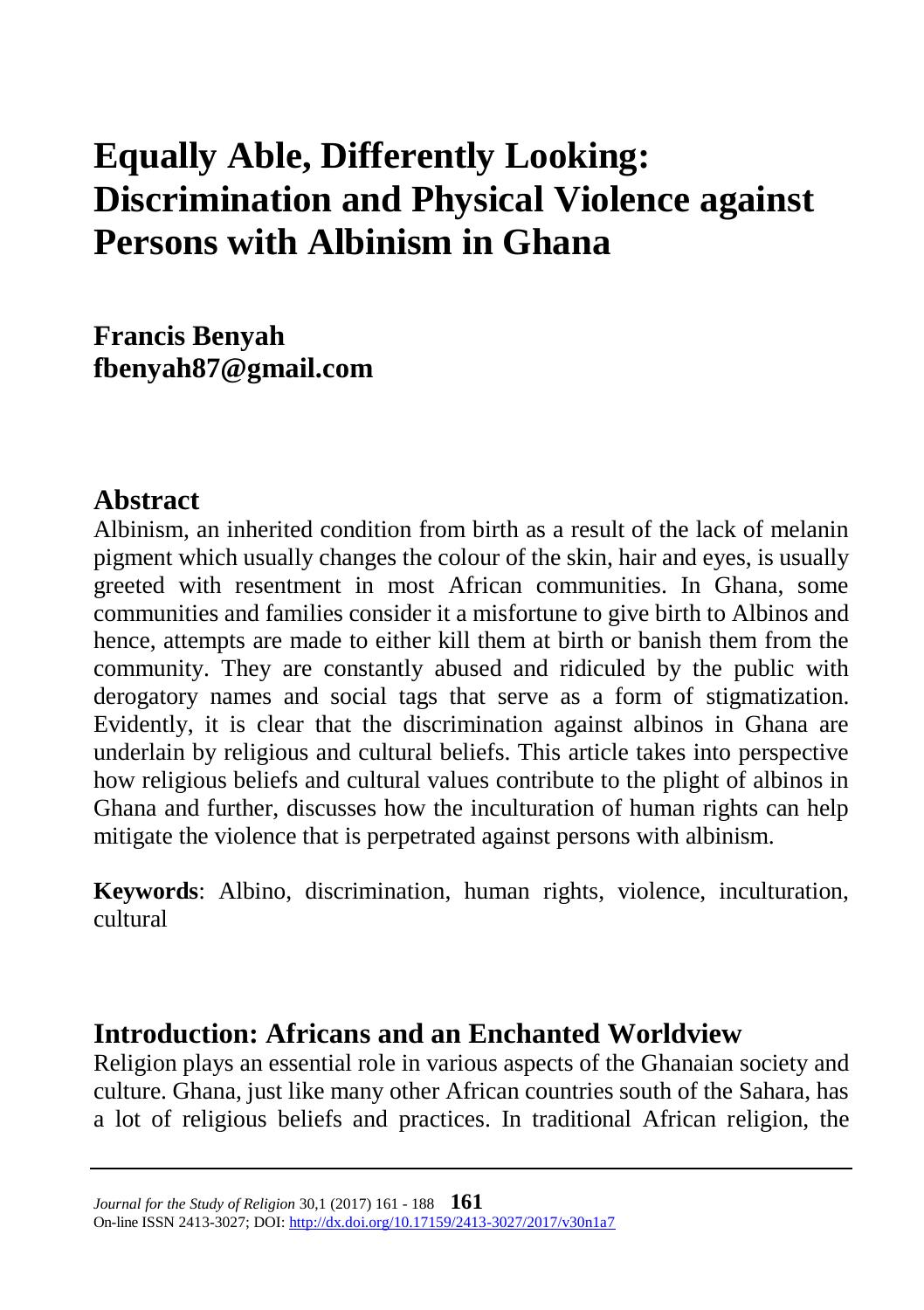$\overline{a}$ 

universe has been described as one 'full of spirits'<sup>1</sup> and religion is very largely the means through which these 'spirits' or forces are manipulated either for good or evil (Gifford 2015:13; Kalu 2010; Meyer 1999; Gyekye 1995). As Abamfo Ofori Atiemo (2013:21) argues, 'central to religion in Ghana is the concern to relate properly to a spiritual universe, which is thought to encompass the material world.' How humans relate to the spirit force is crucial to their well-being. The central focus of the religious exercises of human beings is therefore the harnessing of power inherent in the spirit force for their own advantage. To this extent, as Paul Gifford (2010: 13) argues, 'deities are consulted to ward off negative influences in important matters, [and] consultations are also [made] for lesser evils like failure to find a husband, infertility, giving birth to unhealthy offspring, and failure in business and education [and on the other hand], these spirits may be manipulated by others, particularly to inflict evil.'

Atiemo (2013: 21) postulates that 'since human beings themselves are believed to be part of this spiritual universe, they are not only credited with the capacity to communicate with it but are also regarded as, in a sense, vulnerable to the influences of spiritual forces, which are thought to wield effective power over the material world.' Max Assimeng (1989: 60) also recognizes the importance of the belief in spirits in the religious life in West Africa, as the 'concern to ward off evil spirits from human affairs.' He draws attention to the central importance of 'spirits' as a definitive category of religiousness in West Africa. Gifford (2010: 13) captures this succinctly:

> [In Africa] All spirits have power which can affect humans. The physical realm and the realm of the spirit are not separate from each other. Nothing is purely matter. This world is one of action and counteraction of potent forces, spirit acting upon spirit. A stronger or higher being can easily destroy or impair the weaker or lower, and since humans are relatively low beings, they can be controlled by the former. A stronger or higher spirit acting negatively upon the spirit of any human may affect the whole family, clan or state. It therefore

 $1$  They include a Supreme Being (High God), whose power is believed to be manifested through a pantheon of gods. The conception of the spirit world includes lesser spirits which animate trees, animals, rocks, rivers, and other objects.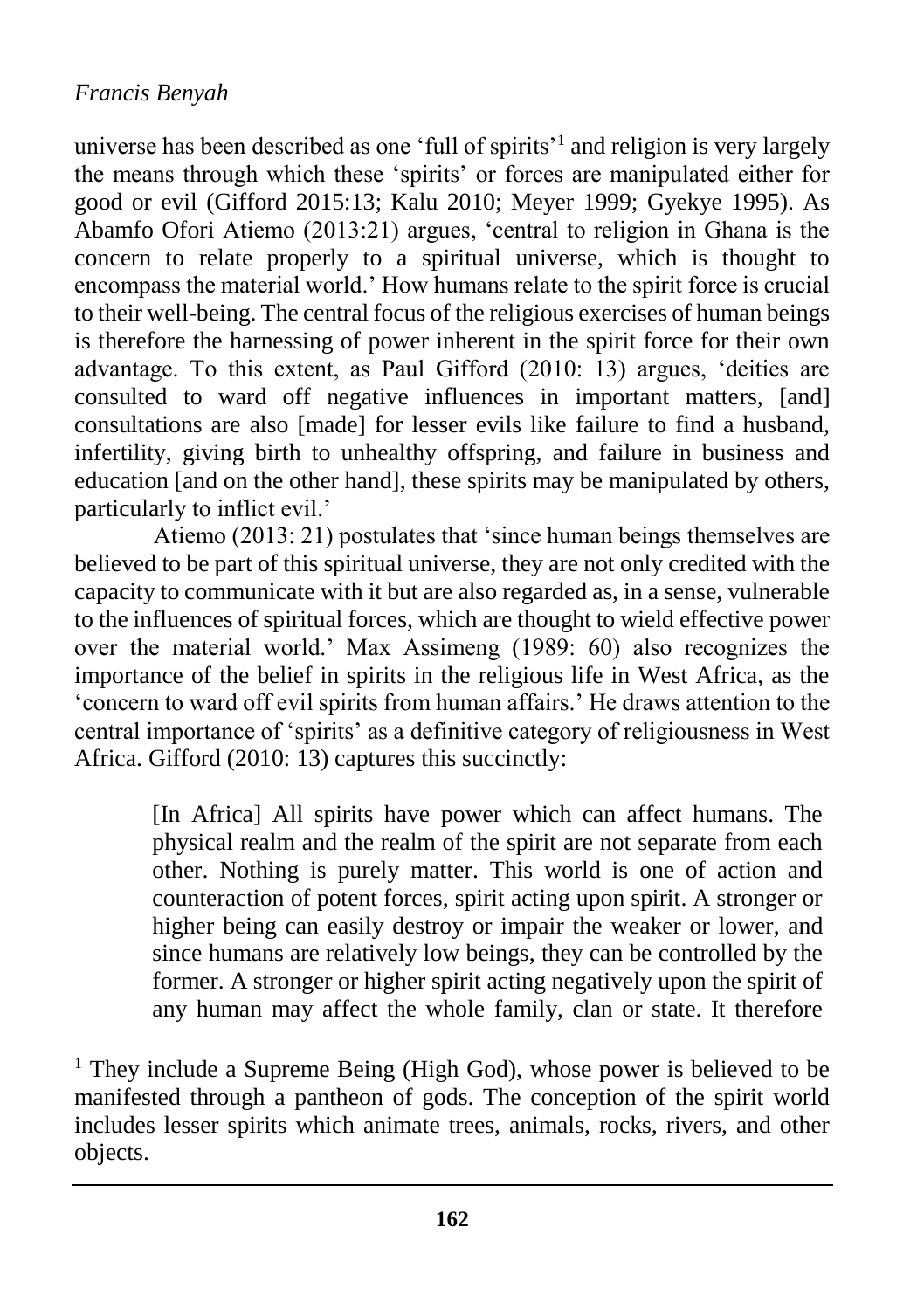becomes a central concern to avoid this or, where it is suspected to be imminent, ward it off quickly. The absence of such negative forces forms the idea of the good life.

Particularly, this idea of the cosmic struggle is strong in the Akan understanding of the nature of the universe. For one to be able to fulfil his or her aspirations in life requires the 'balance of power' in favour of the supplicant. This 'tilting of cosmic power' for one's own benefit or for the benefit of his or her community, is what Emmanuel Larbi referred to as maintaining the cosmological balance Larbi (n,.d.). In the view of Atiemo, it is this category of spirits as such that defines the religious point of view in West Africa (Atiemo 2013: 21).

For the purpose of this paper, I employ as working definition of religion, one put forward by Atiemo in his work *Religion and Inculturation of Human Rights in Ghana.* Emphasizing the incessant relationship and the influence from the world of spirits into the affairs of the material world, Atiemo defines religion as one that 'is concerned with the belief in, and presumed relationship with, spirit-beings who, though thought invisible, are yet believed to participate in the material world, over which they are thought to wield effective power and whose affairs they are believed to palpably affect' (Atiemo 2013: 21). This definition is adopted because it spells out a stipulative function of religion and thus, defines religion from the context in which this study is situated. Thus, in Ghana, the belief in spirit beings and the existence of the invisible world and their relationship with the material world is very explicit. Whilst other definitions such as the one put forward by Stephen Ellis and Gerrie ter Haar in their study of religion and politics in Africa is very important<sup>2</sup>, they do not highlight the implicit nexus between the spirit-beings and their confluence with the material world, which is very important in the Ghanaian context. Again, this definition is adopted because 'in societies where the human world and the spirit world are generally thought to be interrelated, religion may become a dominant factor in establishing human rights, due to a belief that the rights held by human beings have their ultimate origin in the spirit world' (ter Haar 2011: 303).

<sup>2</sup> Ellis and ter Haar (2004:14f) define religion as 'a belief in the existence of an invisible world, distinct but not separate from the visible one, that is home to spiritual beings with effective powers over the material world'.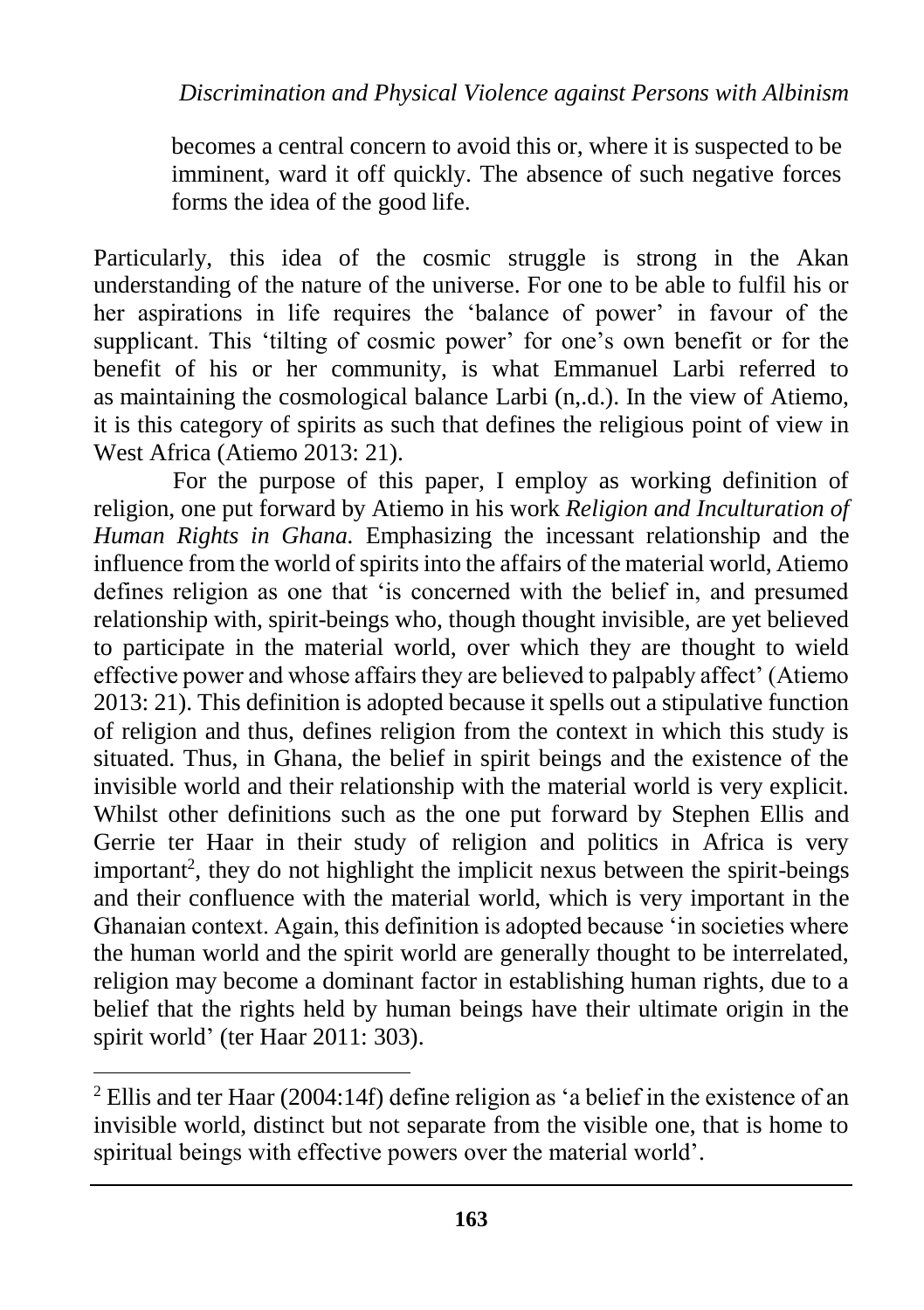Generally, religious beliefs produce corresponding religious' practices and religious behavior. The inter-relatedness of the religious system discussed in relation to the definitive category of the 'spirit' and people's thought and behavior towards their fellow human beings, and the desire to ward off evil has its basis in the traditional religiousness and/or system. This is because, the foundational religious practices in the traditional religions are one, 'to establish links, relationship and close ties with the cosmic mysterious, mystical and spirit powers and forces'; two, to establish 'various spiritual and mystical communication with the spirit world and spirit beings' whether for good or for evil; and three, to also relate to the 'various activities of the traditional African specialists' See Turaki (n.d.). Atiemo argues that 'postulated relationships between the world of spirits and the physical world imply communication between the two realms, and people's thoughts and behavior towards their fellow human beings are largely influenced by the ideals shaped by norms drawn from the context of these relationships' (Atiemo 2013: 22).

With inference from this background, there is no gainsaying in the fact that the traditional religious worldview of the African – particularly the belief in the invisible world which is 'full of spirits' and its interrelation to the material world has in consequence, influenced the development of certain corresponding religious practices of rituals such as those involving the killing of albinos who are regarded as persons who carry a rare sacred quality that makes them most preferred candidates for rituals. ter Haar has argued that 'religious believers are ultimately aware that successful living is dependent on their relationship with an invisible world, which they believe to be inhabited by spiritual forces that can make their presence felt in the visible world. Religious practice, therefore, consists to a large extent in a skillful manipulation of these unseen forces in order to manage the good and evil humans experience in their lives' (ter Haar 2000: 14). She notes that all societies have some notions of evil, and of the way in which human beings are implicated in such ideas are 'expressed through discourse of religion' (ter Haar 2000: 14).

In some African countries it is believed that 'albinos body parts could help politicians win elections and businessmen become fantastically rich overnight, and could cure infertility and ward off evil spirits' (Gifford 2015: 15). Gifford reports that the situation seems to be worse in Senegal where after the 2012 elections, in the legislative assembly, a deputy shouted across to the benches of the previous government; 'since you have lost power, albinos have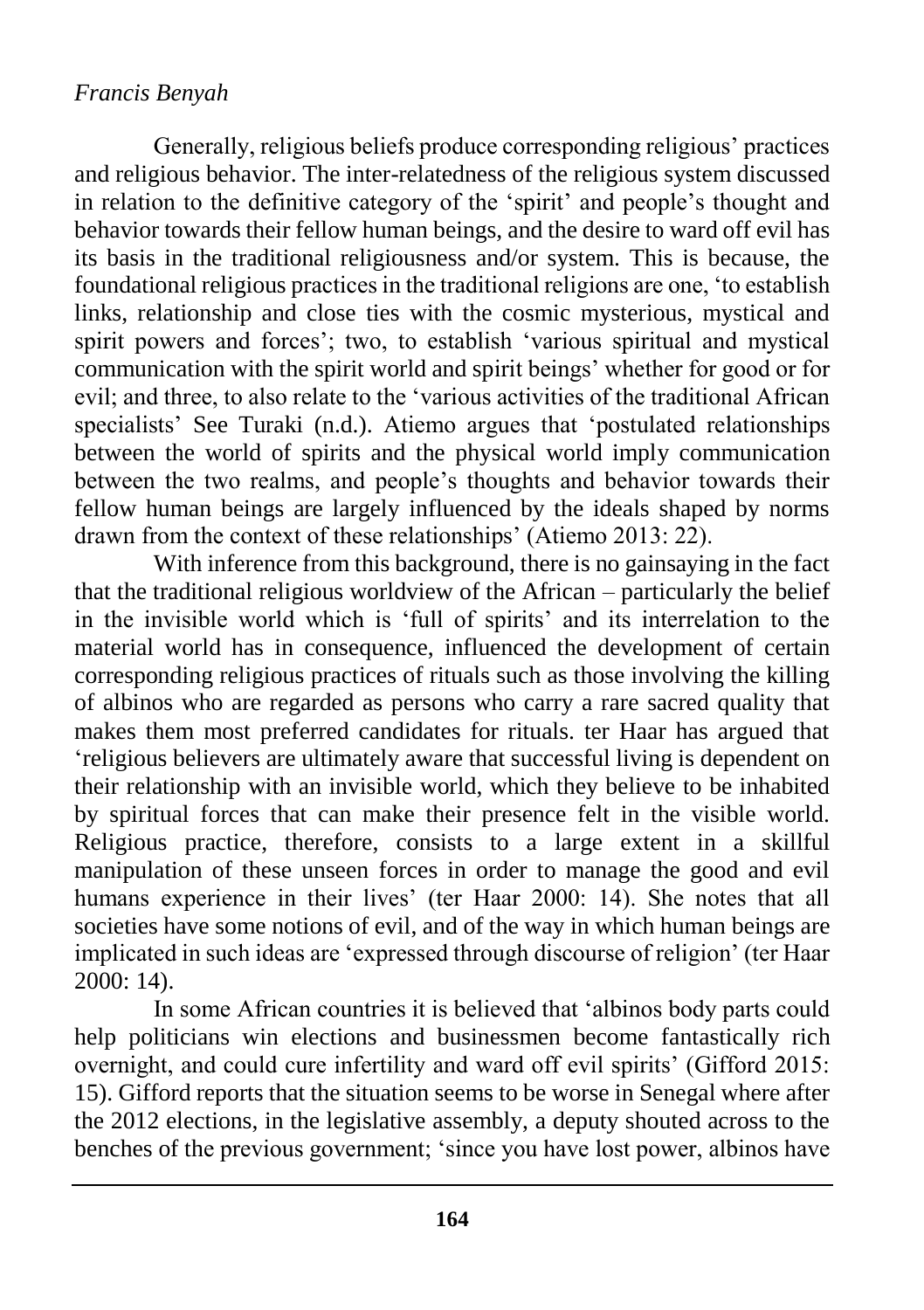found peace and we no longer find human remains in the streets'. In East Africa, albinism is a lucrative market business with a whole body part not costing less than \$80,000 (Gifford 2015: 15).

In Ghana, in both the run up to the 2008 and 2016 general elections, persons with albinism feared for their lives because of the belief that politicians use them for various rituals to enable them win power and hence, called for protection from the security agencies<sup>3</sup>. Myths persist that body parts of persons with albinism bring fortune and good health. Evidently, it is clear that ritual practices such as those involving the slaying of albinos and the discrimination against albinos in Ghana and elsewhere in Africa (especially East Africa) are informed and underlain by religious beliefs and their corresponding practices, behavior and feelings. It is an attempt to ward off evil and enjoy life free from perturbation.

The question is: how do religious beliefs and cultural values contribute to the plights of albinos in Ghana? What is the place of albinos within Ghanaian socio-religious space? And, how can the inculturation of human rights help mitigate the violence against albinos in Ghana?

In an enchanted space such as Africa, where people's worldviews, beliefs and practices are largely influenced by their religious beliefs and convictions, the stigmatization, discrimination, and myths surrounding albinism and their subsequent nuances against their rights may be very difficult to deal with. Nonetheless, if religion is the fulcrum through which these acts are legitimized, it can as well function as the substratum through which the religious and cultural beliefs of people can be addressed and harnessed in dealing with the situation. This is because most legal instruments that seek to deal with human rights issues tend to neglect the role played by religion in the implementation and translation of such rights in various cultures.

Methodologically, I will use inculturation as a framework in this study. In religious contexts, inculturation basically refers to the adaptation and/or the interface between religion and people's cosmologies and worldviews. Inculturation in this study is therefore defined as 'the process of encounter between the universal and the local that eventually results in the activation and redevelopment of local elements, which share some affinity with the universal ones, in such a way that both the local and the universal are mutually transformed. Applied to human rights, the resulting local version must overlap

<sup>&</sup>lt;sup>3</sup> See Ghanaweb news item on Tuesday 31 May 2016.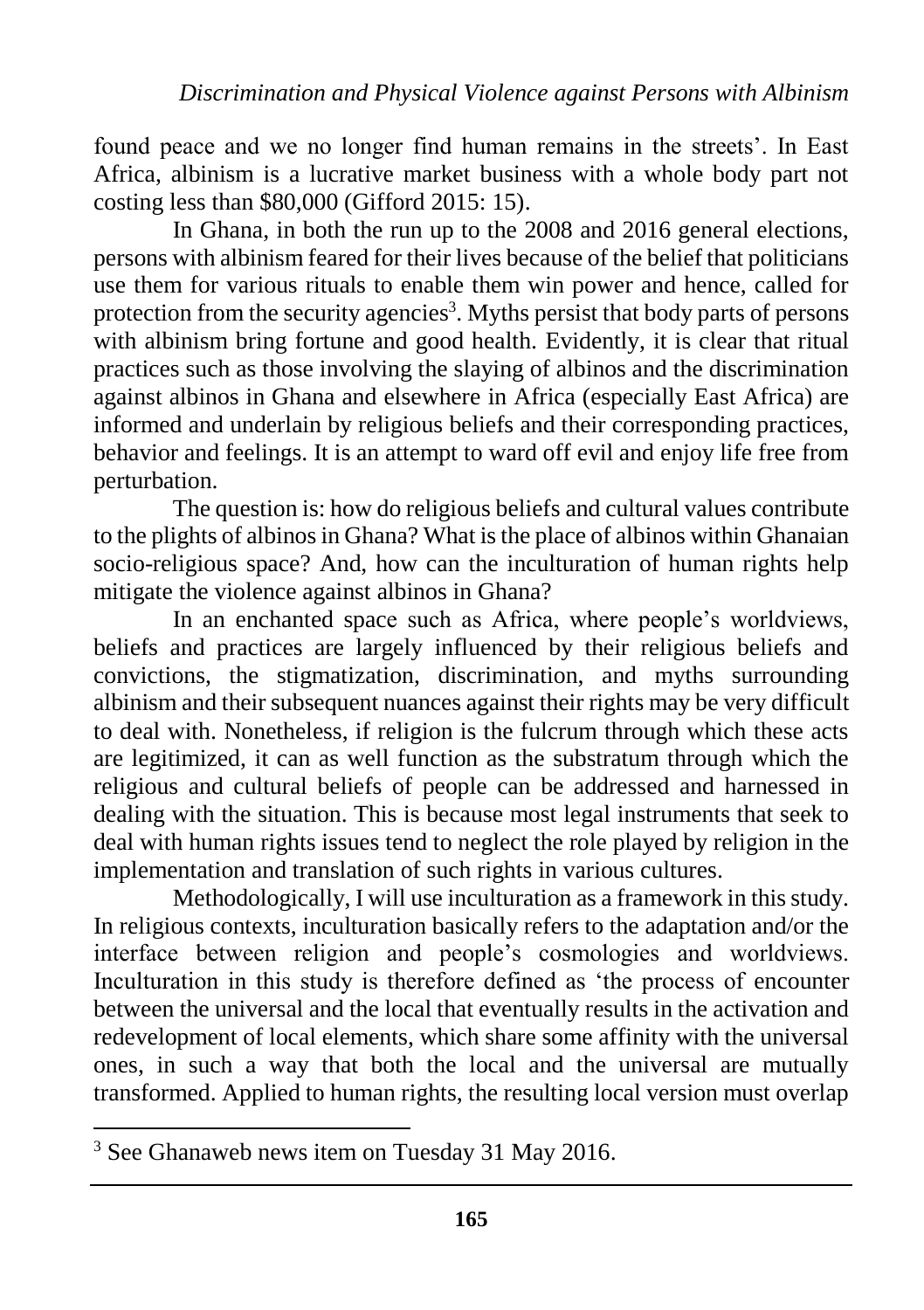$\overline{a}$ 

in meaning and practice with other local versions and harmonize with the global one' (Atiemo 2013: 51, 52). The argument here is that, before one can meaningfully address the issues of violence against albinos, there is the need to determine how people translate their religious beliefs and practices into their cultural life and experiences. It is also imperative to examine how external and internal factors also influence such decisions.

### **Violence/Human Rights Abuses against Albinos in Ghana**

In June 2015, The Ghana Association of Persons with Albinism (GAPA) celebrated its first International Albinism Awareness Day in Accra with a public awareness rally and discussion forum. Those in attendance included some government officials, civil society organizations, media, hundreds of people with albinism from Ghana's ten regions and a former Member of Parliament. Some of the placards used during their historic trudge read: 'Send children with albinism to school'; 'Persons with albinism are human beings'; 'Albinism is not a curse' and; 'Say no to societal prejudice'<sup>4</sup> .

Albinism, which is an inherited condition from birth as a result of lack of pigment which usually changes the color of the skin, hair and eyes is usually greeted with resentment in most African communities (Murray 2015: 223- 225). In many African communities, persons with Albinism often become fugitives by default not because of any fault of theirs but due to their condition. Notwithstanding the fact that albinism can be found in every part of the globe, Africa is estimated to have a high prevalence of Albinism with Tanzania alone recording about 200,000 albinos (Gifford 2015: 15). Ghana, for instance, is estimated to have a record number of albinos within the range of 1,800 and 5, 400<sup>5</sup> . In Ghana, Albinos are a visible minority and they are subjected to prejudice, stigmatization, discrimination and superstitions.

In many parts of the world, persons with albinism are largely seen as being incomplete. Virginia L. Small, in her paper 'Sociological Studies of People of Color with Albinism' writes:

Among the few papers being written specifically about the social and

<sup>5</sup> A Report by Under the Same Sun on Albinism in Ghana (2015: 1).

<sup>4</sup> Report of the Maiden Edition of the International Albinism Awareness Day Celebration June 2015.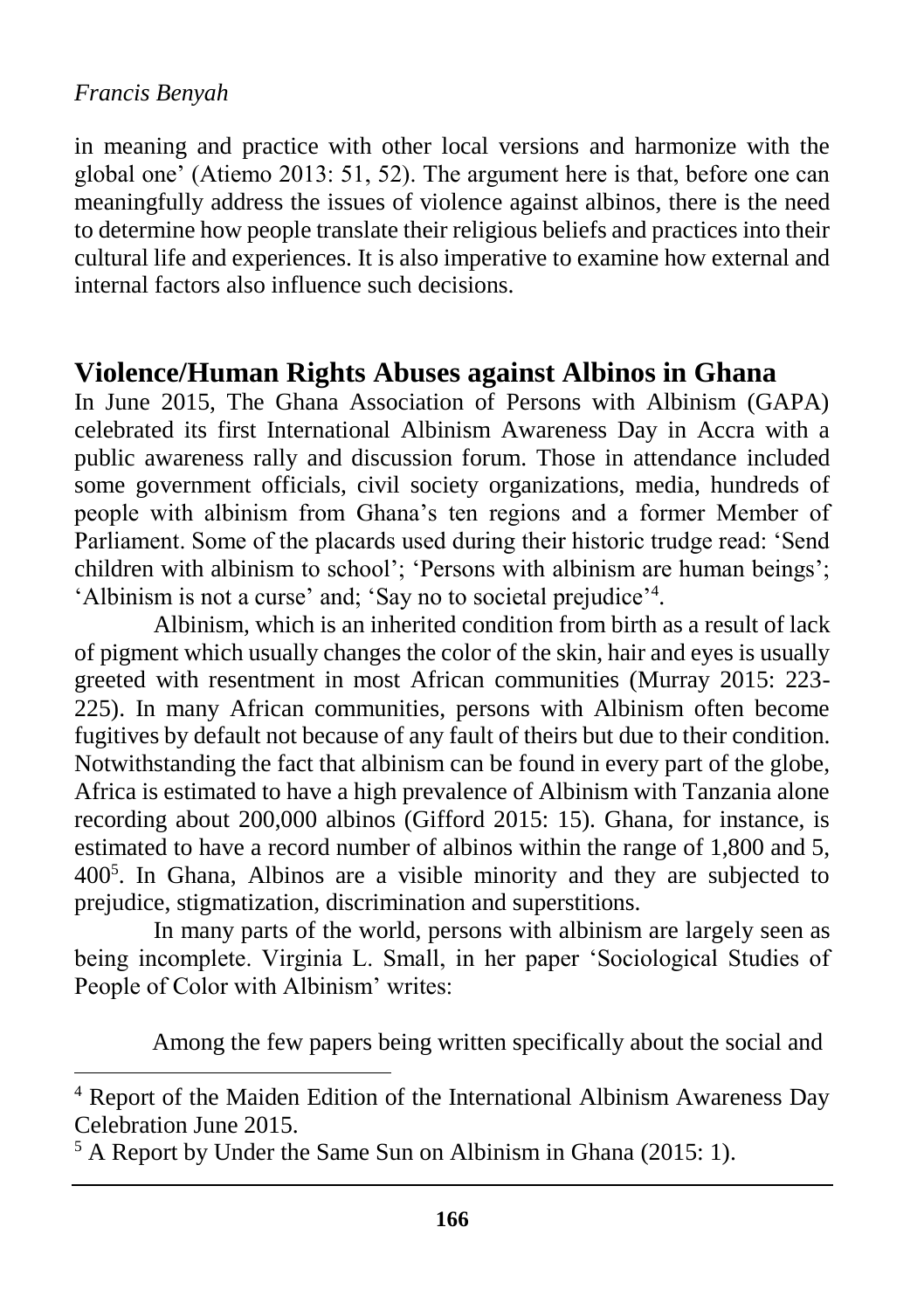psychological status of people with albinism in dark-skinned families and communities was a study published in 1993 in the Dominican Republic. This study and others like it concluded that there was indeed a negative stigma attached to albinism as well as other "special populations". It states that in general, albinism is equated with, and categorized as a blemish, mark, stain, even disfigurement. That is, it is a visual stigma that makes society look at it with suspicion and fear. Unlike any other stigma albinism is the only condition of any type mistaken for mixed race. People with albinism are also perceived to be inscrutable, sinister, less capable or having a character flaw. In the study done the respondents stated that the community basically finds reasons to criticize and reject them. An earlier study was published in 1989 on people with albinism in Nigeria. As in the latter study this concluded that people with albinism may suffer socially and psychologically due to family and society's negative attitudes (Small in Thuku p.6).

A discernable characteristic of people with albinism is that a high number of them are 'legally blind' and very sensitive to light. While it is notable that most albinos can read large print and do not require Braille, they lack the capacity to see and read from a blackboard in a regular classroom. This limited vision often meets the criteria of a disability. In most cases, these structural barricades prevent them from participating fully in society on an equal basis with others<sup>6</sup>. For instance, besides battling with the physical inconveniences such as eye problems and skin cancer as a result of sun burns, persons with Albinism often face social and cultural challenges. In several communities, albinism is mostly associated with myths and delusion which makes their condition hardly (or not) accepted by other people. In a radio interview, an erstwhile board member of the Ghana Federation of the Disabled, Suleiman Adam, himself an albino, told Obaapa Radio that persons living with albinism are not welcome in most spheres of Ghanaian society. According to him, persons with Albinism encounter a lot of discrimination in the job market, marriage, education, health, religion, social life and inheritance<sup>7</sup>. In Ghana especially, educational

<sup>6</sup> A Report by Under the Same Sun on Albinism in Ghana (2015: 1).

<sup>7</sup> *Today Ghana News.* 30 October 2014.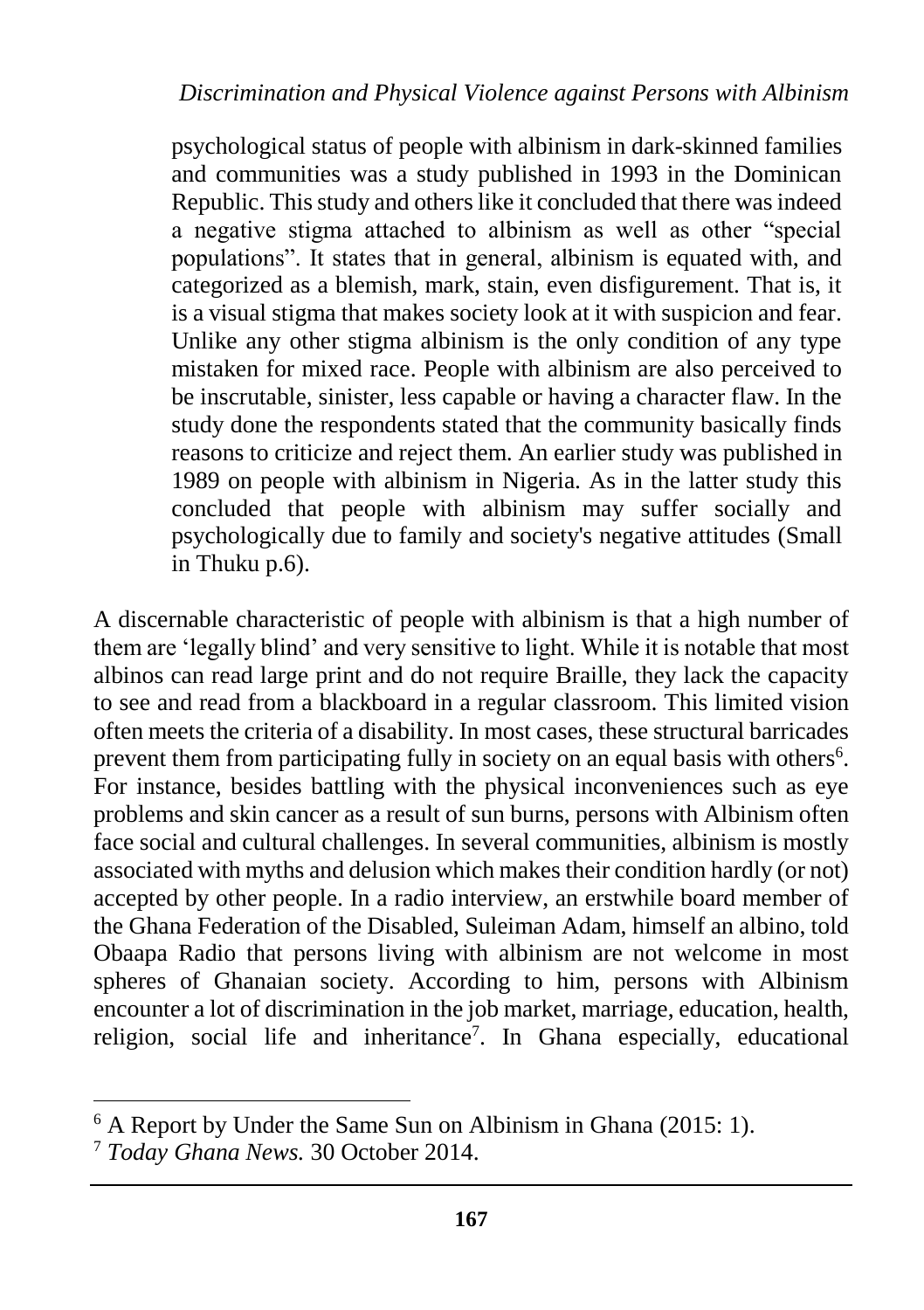institutions do not provide them with the requisite resources and materials to enhance their education.

In most cases, albinos are given derogatory names by most ethnic groups in Ghana. They are constantly abused and ridiculed in the public with derogatory names and social tags that serve as a form of stigmatization. For instance, *Ofri or ofridjato* is an Ashanti term of derision for a person with albinism that means 'scorched or marked person.' In Anlo-Ewe, *Gesoshi* refers to the supernatural: an incomplete being, and *Agbelimoryevu* refers to plant. In Ewe, *Gele so si* refers to the supernatural and in Dagati, *Gbangu* also refers to the supernatural. Other terms of derision used of persons with albinism in Ghana include: cassava dough-white person, White person, White/red person, commanded from thunder and one conceived during mother's menstrual period<sup>8</sup>.

In most communities or countries in sub-Saharan Africa, albinism is conventionally thought of as 'a curse' or as some form of 'punishment' from the gods or the ancestors for something wrong done by the parents. For centuries, children born with albinism have been routinely killed immediately after birth by parents, family members and mid-wives<sup>9</sup>. Myths about albinism continue to persist in many parts of Africa. Inadequate information on albinism has made it very difficult for parents, families and communities to explain very well the situation relating to their giving birth to a child with albinism (see Thuku p.2). It is reported that Peter Ash, the founder of Under the Same Sun (UTSS), a charitable organization working towards helping persons with albinism, is quoted in The Epoch Times as saying that:

> The idea behind it is that albinos look different, particularly in Africa because it's not a Caucasian country, and 95 per cent of children with albinism are born to parents who are both black. You can imagine if you're black and all of a sudden you have a child who's whiter than most Caucasians and you have no idea that it's a genetic disorder (cited in Thuku , p. 3).

It is on record that Ghanaians with albinism have been attacked and murdered for ritual purposes but this happens less frequently compared to some other

<sup>8</sup> Under the Same Sun. 'Names Used for PWA'.

<sup>9</sup> See 'Africa Investigates: The Spell of Abino'. See also Thuku.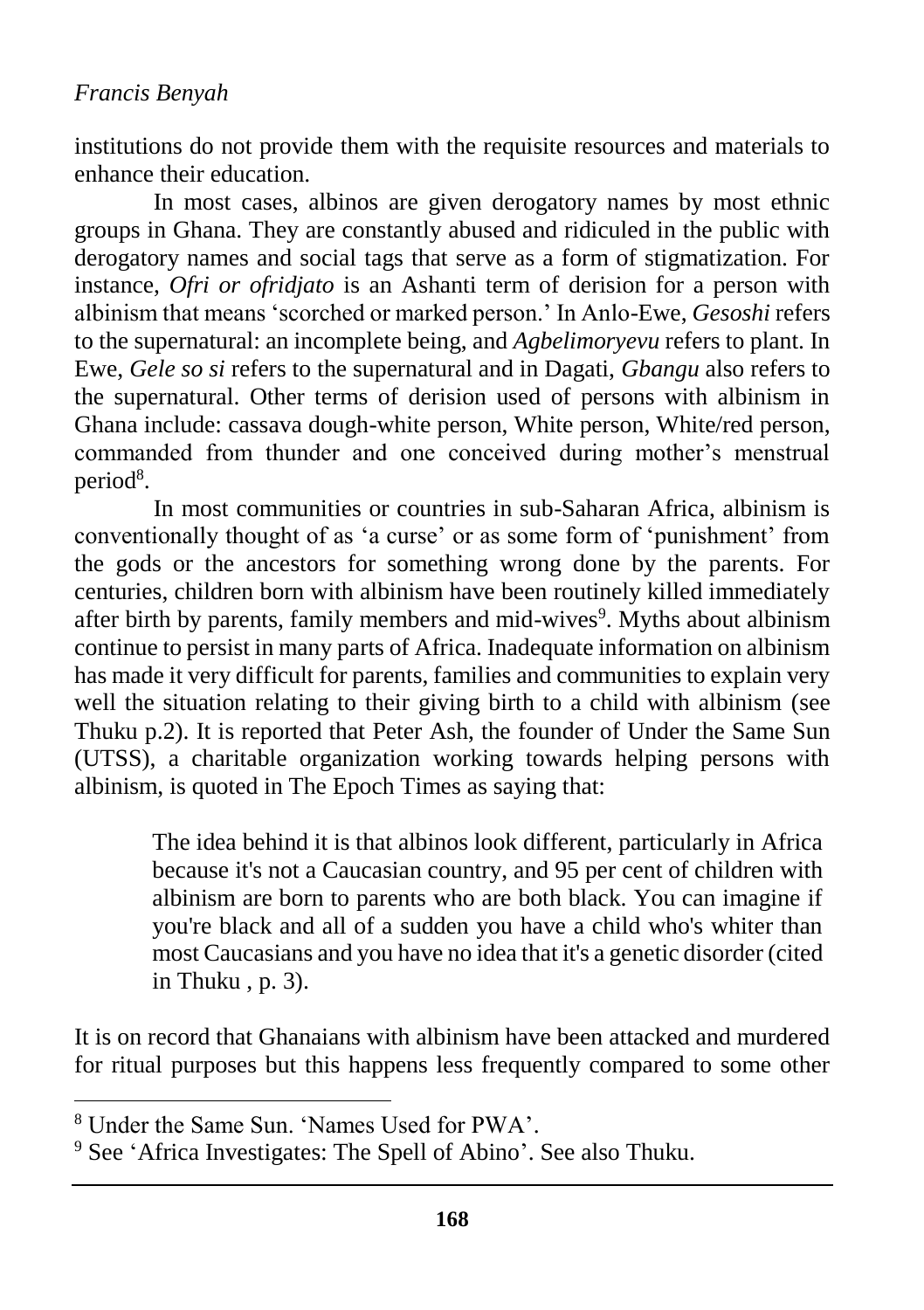African countries<sup>10</sup>. However, ongoing discrimination, stigma, marginalization and myths about persons with albinism create the preconditions for attacks. There is no doubt that Ghanaians with albinism live in fear of violence that has swept across other parts of Africa.

In Ghana, some communities and families consider it as a misfortune to give birth to Albinos and hence, attempts are made to either kill them at birth or banish them from the community. One of such communities in Ghana where albinos are not accepted is *Atebubu* in the Brong Ahafo Region. A clear case is when a first year student, Yussif Fatau, an albino, gained admission into the *Atebubu* Senior High School but was refused access to the boarding house because of his condition. As a result of this, his parents had to rent a house in the town to enable him attend the school. However, his landlord was approached by the traditional leaders of *Atebubu* that it was a taboo to have an albino in the town and that he should not allow the boy to stay in his house in order not to incur the wrath of the Traditional Authority. Upon further insistence on the right of the boy to education by the Albino Association of Ghana in the region, the *Ankobeahene* (a caretaker of the chief's palace) of *Atebubu* had this to say: 'But if they insist it is his fundamental human right to access education and reside anywhere, then it could happen that one day the parents would meet an empty room, without knowing who to ask or blame of the whereabouts of their son' (*The Chronicle*). In a similar incidence, Newton Kwamlia Katsekua, the Executive Director of the Ghana Association of Persons with Albinism attended a funeral at *Akwamufie*, in the Eastern Region of Ghana. During the funeral ceremony, four different parties warned him that local tradition does not tolerate people with albinism and hence, asked him to either hide or leave. According to him, he hid in a car for at least nine hours. Reporting the incident to several authorities did not yield any result since no action was taken by any of the authorities that received the claim<sup>11</sup>.

UTSS report that in 2014, Nana Agyare Osei Tutu III, Chief of *Bukruwa*, warned that people with albinism in his region were at risk of being killed for ritual purposes. This is because centuries-old tradition of the small town suggests sacrificing albinos to the gods of the town brings good omen to

 $10$  A Report by Under the Same Sun on Albinism in Ghana (2015: 2).

<sup>&</sup>lt;sup>11</sup> An interview with Newton Kwamla Katseku, Executive Director of the Ghana Association of Persons with Albinism on June 6 and July 25, 2015. In A Report by Under the Same Sun on Albinism in Ghana (2015: 3).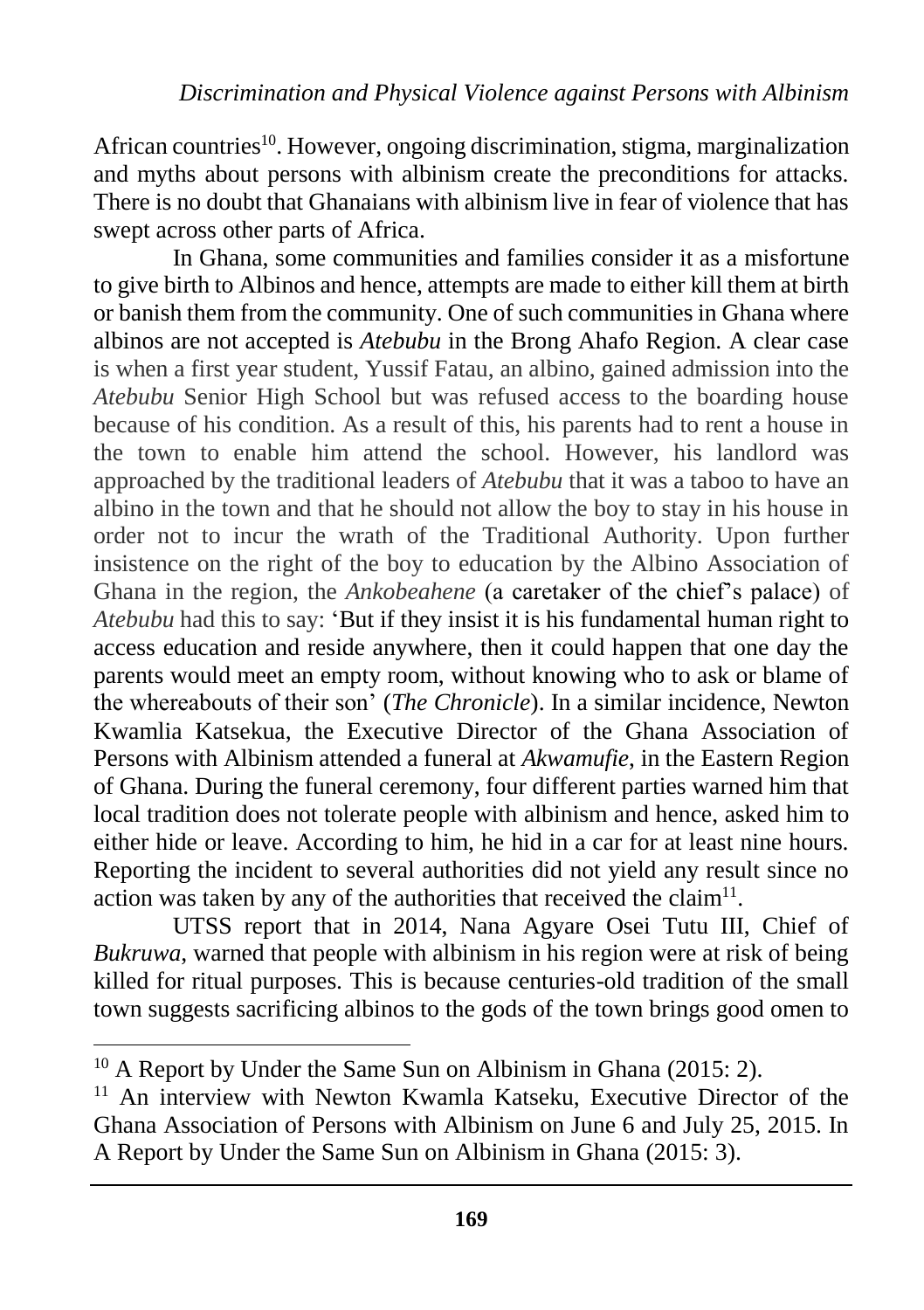$\overline{a}$ 

its indigenes. According to the report, the chief claimed he could not guarantee their safety and recommended they leave the area. According to the chief, the taboos against people with albinism were pernicious and he did not know how to stop them<sup>12</sup>. Again, UTSS reports that in 2009, a two-year-old boy with albinism was kidnapped. After a week, Akua Linda was spotted with the boy and apprehended at the Kejetia Bus Terminal in Kumasi. She confessed that she and an accomplice had conspired to sell his body parts<sup>13</sup>.

In another incident, Wahab, a thirty-three (33) year-old graduate teacher with albinism from *Sapala* in the Northern Region of Ghana also narrates his ordeal. As the first albino child to be born in his town and/or village, Wahab, was ostracized from his family and community, and survived three attempts of death on his life. This is what Wahab says about his predicaments: 'When I was born, people thought I was an evil child so they were just finding all ways and means to make sure they kill me when I was young'. According to Wahab, he was also referred to as 'Pig' in school: 'I was not able to see from afar, and whenever I moved closer to the board, they will be insulting me .... Some call me monkey, others also say I'm evil, some say I'm a small god, some even get to the extent of referring to me as a pig'. Recounting one of the attempted murders on his life in the Brong-Ahafo Region in Ghana, Wahab had this to say:

> I saw a lot of people coming to the house. I heard them saying that we thank God, this year the harvest will be very plentiful, this year will have a lot of harvesting, anytime we have an albino to sacrifice to the gods, we get a lot of harvest that year. We thank God we have had one and this one is very energetic and very healthy... (Akoyam 2015).

There are also public rumors that albinos are mostly abducted by people who deal in money rituals, popularly known as *Sakawa* in Ghana for human sacrifices. The inhuman treatment, and disparaging and pejorative names and terms such as *Ofridjato* used of persons with albinism leads to discrimination based on color which is against the rights guaranteed in the *Universal Declaration of Human Rights (UDHR)* and all other major international and

 $12$  A Report by Under the Same Sun on Albinism in Ghana (2015: 3). See also, Koomson.

<sup>&</sup>lt;sup>13</sup> A Report by Under the Same Sun on Albinism in Ghana (2015: 3).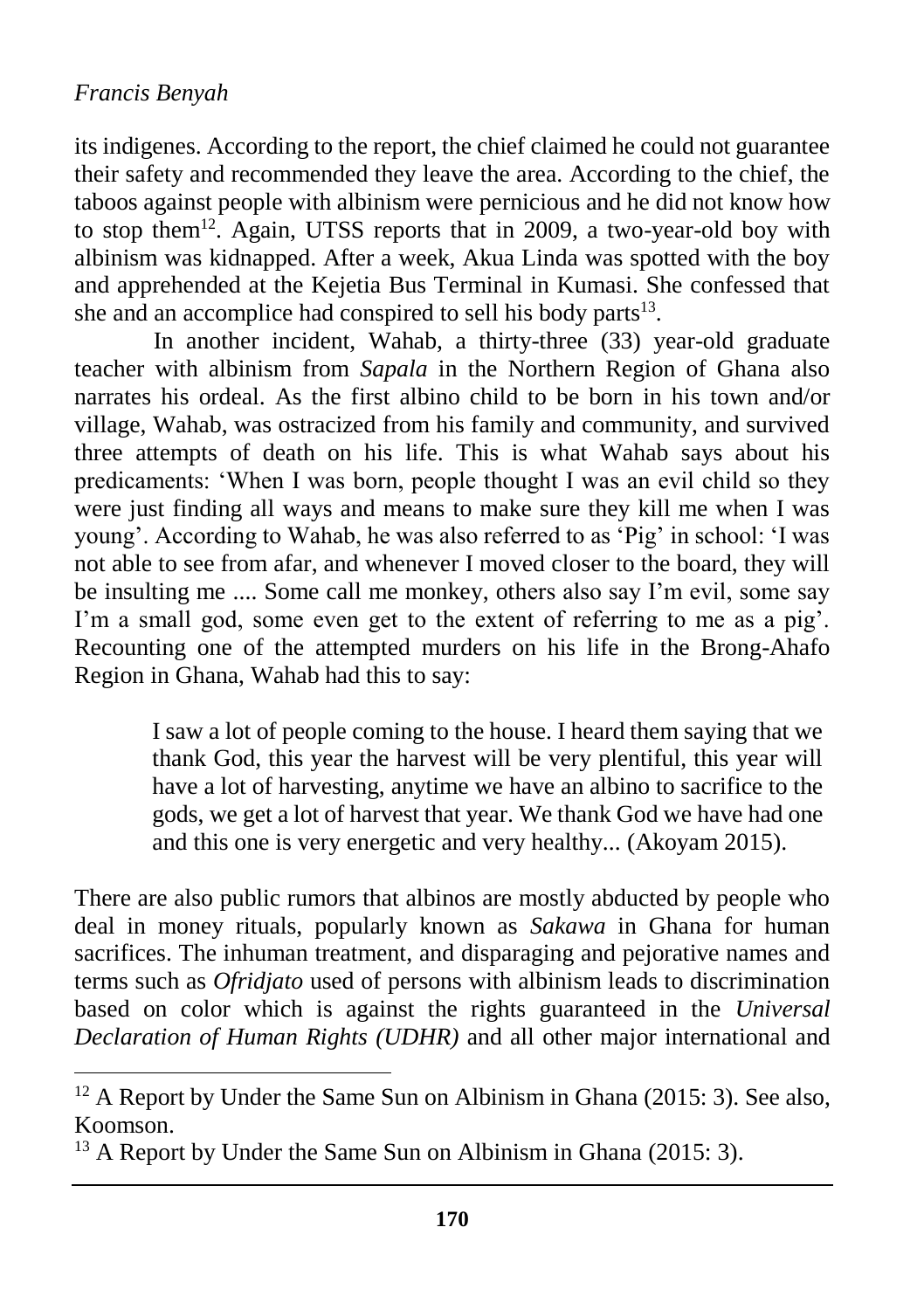regional human rights instruments which variously state that no one shall be discriminated against on the basis of color, birth, health, or other status. It is important to say that even though in Ghana, there are laws that seeks to protect the right of individuals with disabilities such as persons with albinism, the level of enforcing such laws have not been encounraging. For almost about two decades now since Ghana ratified the *International Covenant on Civil and Political Rights* (ICCPR), for people with albinism in Ghana, these rights remain only a dream<sup>14</sup>. According to ICCPR, albinos have the right to life<sup>15</sup>, freedom from torture<sup>16</sup> and security of the person<sup>17</sup>. They have the right to equality before the law and to its protection from discrimination<sup>18</sup>. However, the establishment of associations of persons with albinism in various regions of Ghana and subsequent report on discrimation towards persons with albinism by the media have helped in raising the level of awareness against discrimation towards albinos. Also, other international interventions by the United Nations especially on the creation of International day on people with albinism has brought about an appreciable level of campaign on the issue since, as indicated earlier, the albinism association in Ghana was able to organize it first international albinism awareness in the year 2015 with a rally in Accra. Such rallies, coupled with media campaigns, will help in raising awareness and thereby mitigate against such discriminations.

<sup>15</sup> ICCPR Article 6, para 1. 'Everyone has the right to life …'.

 $\overline{a}$ 

<sup>16</sup> ICCPR Article 7 'No one shall be subjected to torture or to cruel, inhuman or degrading punishment …'.

 $17$  ICCPR Article 9 of the Covenant provides for 'the right of every person to security of person'.

<sup>18</sup> ICCPR Article 26 'All persons are equal before the law and are entitled without any discrimination to the equal protection of the law. In this respect, the law shall prohibit any discrimination and guarantee to all persons equal and effective protection against discrimination on any ground such as race, colour, sex, language, religion, political or other opinion, national or social origin, property, birth or other status'.

<sup>&</sup>lt;sup>14</sup> ICCPR Article 2, para 1. 'Each State Party to the present Covenant undertakes to respect and to ensure to all individuals within its territory and subject to its jurisdiction the rights recognized in the present Covenant, without distinction of any kind, such as race, colour, sex, language, religion, political or other opinion, national or social origin, property, birth or other status'.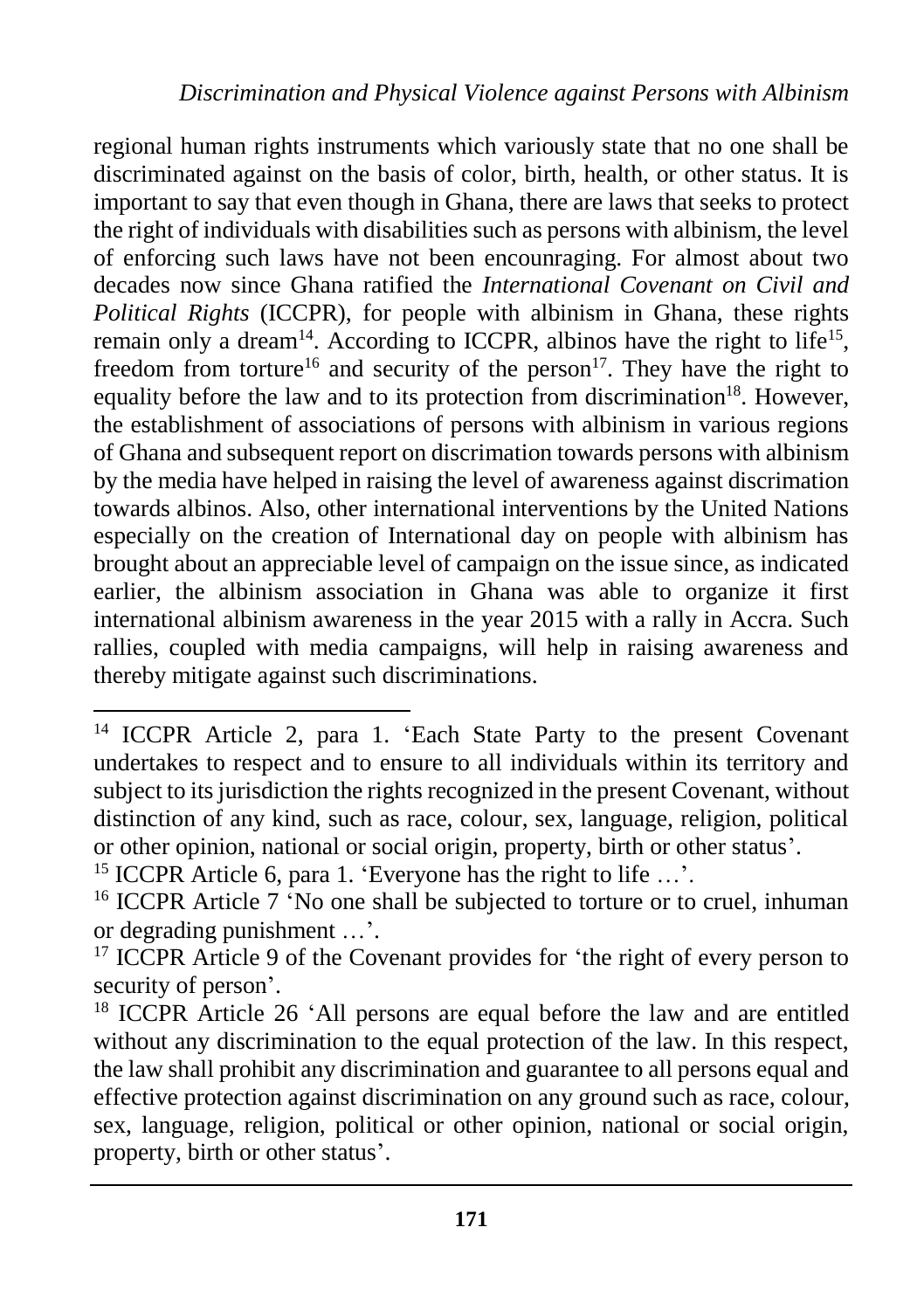## **Are Albinos People like Us? Albinism vs. Human Rights**

Albinos are visibly different looking people because of the color of their skin and hair. It is evident that in most societies or communities where people or individuals in one way or the other are seen as different in appearance or viewed as 'people not like us', they are treated differently (Atiemo 2013:134). This explains why globally, minority groups are always in a vulnerable position (ter Haar 2000: 14). The fact is that their otherness which often becomes justifiable either through religious or secular ideology makes them susceptible to different treatment 'on the grounds that they are, after all, different' and hence, as ter Haar argues 'may be deemed to have fewer rights than people like us, or even no rights at all' (ter Haar 2000: 15). Other scholars including Kwame Anthony Appiah and Michael Ignatieff, have labelled this view the 'narcissism of minor difference' (Ignatieff 1997: 54; Appiah 1999). ter Haar (2000: 15) postulates that 'this clearly has major implications for human rights, which are claims that individuals are entitled to make simply by virtue of their status as human beings.' According to her 'it raises a question not so much about the nature of rights, as about the nature of humanity' (ter Haar 2000: 15). Thus, who the human being is and whether he or she has dignity and right. In her view, in any given culture or society, the answer to the question such as what people think constitutes a human being and who is therefore qualified to claim human rights, are, to be found in the belief system of the people. This is because 'in many cultures, people attach overwhelming importance to the spiritual dimension of a person, believing that it is this which defines him or her as possessing a truly human identity' and dignity (ter Haar 2011; ter Haar 2000: 16).

In other words, for us to gain a thorough understanding of our subject matter, there is the need to place into perspective an understanding of who a human being is, especially within our cultural context and delineate whether or not albinos are regarded as human beings who possess inherent human dignity and have rights. This is crucial because the answers to the popular notions of humanity, regarding what qualities the society or people suppose makes a person truly human and what precisely entitles a human being to make a claim to full humanity, differs relatively from one culture to the other. This, I think, will help us understand the reasons behind some of the unfortunate discrimination and violence meted and/or perpetuated against persons with albinism. I see this attempt as very important in our discussion because as noted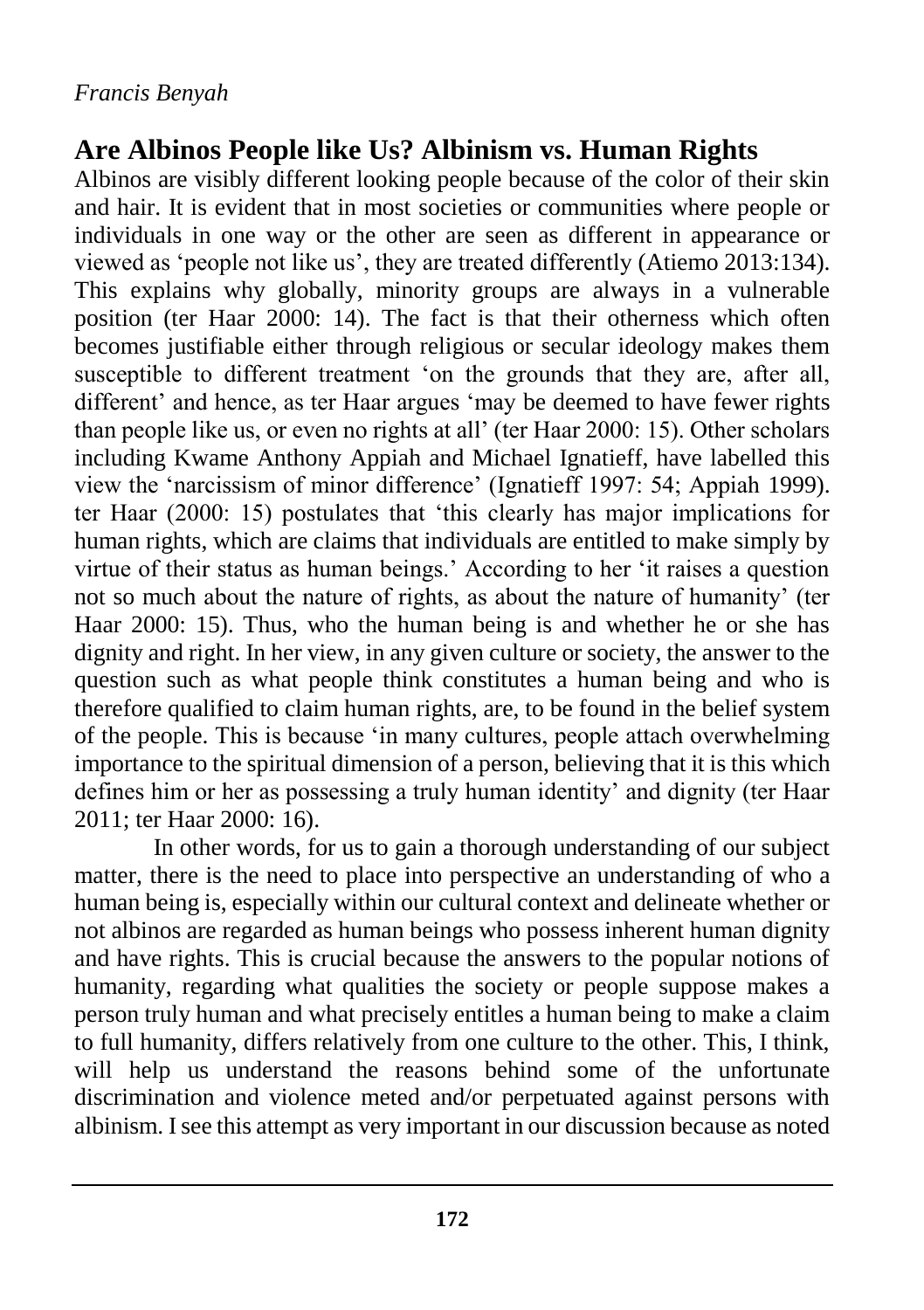earlier, the violence and discrimination meted out against persons with albinism are very largely underlain by the myth and misconception which surrounds their being as humans. Apart from the fact that the issue has in its nature, a religious concern, it is also a human rights issue since the acts perpetrated against them are violations of their human rights as enshrined in the *Universal Declaration of Human Rights* (UDHR) and *International Covenant on Civil and Political Rights* (ICCPR). As Atiemo points out, what makes discussion about human rights sometimes very cumbersome is the absence of a clear consensus on who the human being is, or what it means to be human. ter Haar's opinion on this lacuna is worth noting:

> Scholarly debate on the Universal Declaration invariably turns upon the nature of these rights and ways of applying them, without questioning the notion of a human being. That is, in addressing the fundamental question of a human's rights and the application of these, the Declaration takes it for granted that we all agree upon what precisely is a human being (ter Haar 2000: 5).

Atiemo concurs that 'the basis of her argument is that the purely secular expression of human rights does not appear to be sufficiently meaningful to many cultures since the 'human being' – the central concern of human rights – is conceived by most cultures in religious terms'. Thus, 'if we wish for a successful inculturation of human rights, we must give serious thought to the role played by religion.' (Atiemo 2013: 6; Molendijk 1999). This does not pertain to only African cultures but most places where human rights issues are embedded in cosmological views and beliefs. As ter Haar (2000: 3) argues, 'legal instruments are not enough if human rights are to be firmly grounded in different cultures, as people's understanding of human rights is informed by their own world views and cosmologies. It is plain that in many countries human rights ideology finds its theoretical justification in religion.' In most African societies, religion remains the point of reference for most fundamental issues. Lamin O. Sanneh (1990: 64) crisply enunciates the pervasive nature of religion within African public sphere in the following submission:

> A basic and persistent trait of African societies is the importance of religion. It falls like a shaft of light across the entire spectrum of life, fused and undifferentiated at one end, and refracted and highly refined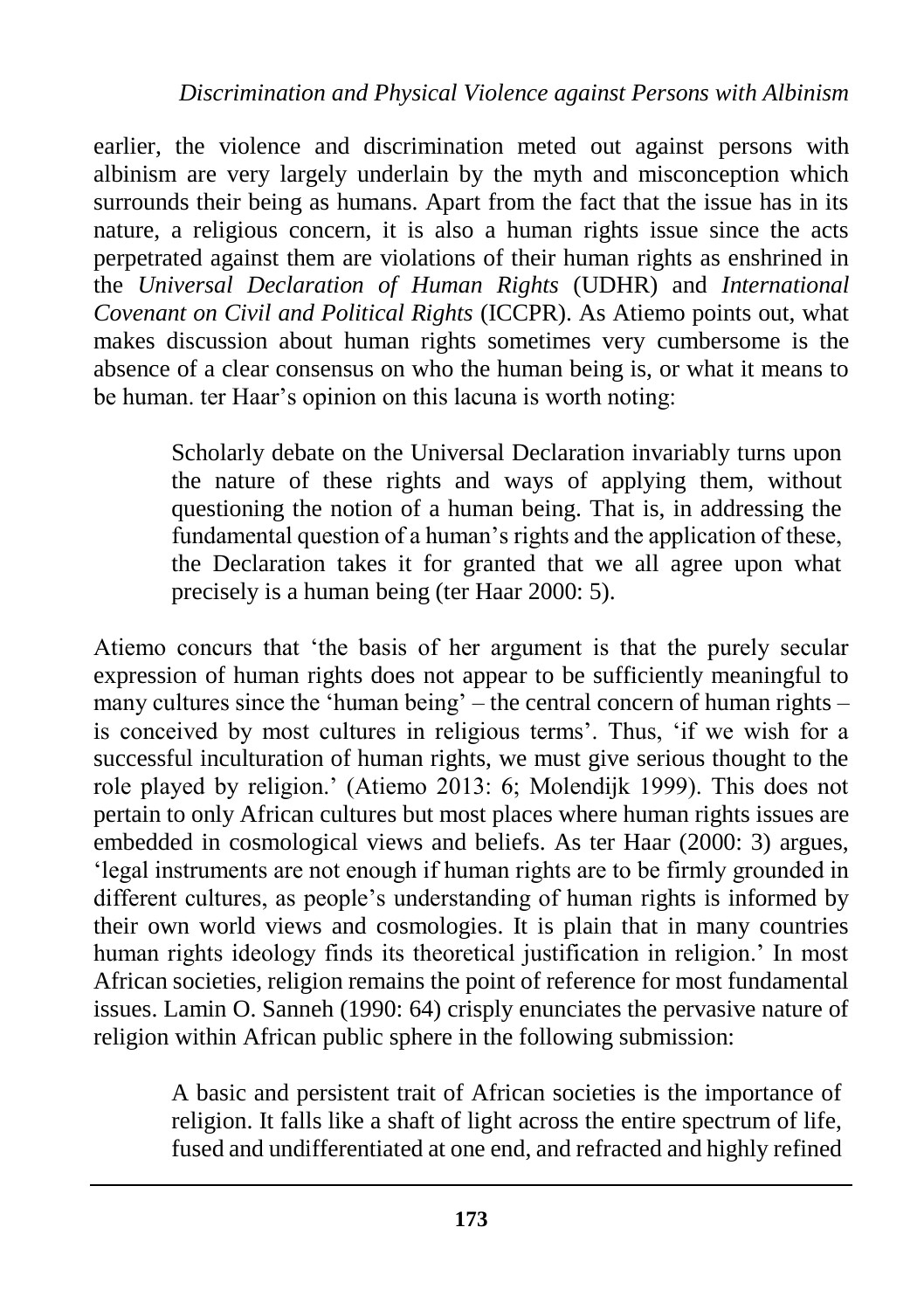at the other. From casual, daily, and spontaneous contexts to somber highly structured public occasions, it is the focus of elaborate and detaild interest. In art and ritual, in speech, work and leisure, in field, home and travel, on land or on water, in health and in sickness, in need and in commitment, religion occurs with authoritative force. African communities have consequently lived, moved, and had their being in religion.

Religion forms an inseparable relationship with life in Africa and to take religion out of the African, is to take out the personality of his or her entire being.

Jack Donnelly (1985: 27) observes that the very term 'human rights' points to 'humanity, human nature, being, a person or human being' as their source. The problem, as he diagnoses, is 'to specify what 'human nature' means in this context and how they give rise to rights.' In the international human rights instrument, there is no real attempt to explain who the human being is. Yet the whole project of human rights is built on the conviction that all human beings have 'inherent dignity'<sup>19</sup>, 'dignity and worth'<sup>20</sup>, unique 'attributes of human beings'<sup>21</sup>, and that all human beings are bound together by a 'spirit of brotherhood' that makes them 'members of the human family'<sup>22</sup>. However, there has not been much effort to unpack these attributes that qualify the human being as a bearer of rights.

It is important to note that in both traditional and modern societies, different ideas of who is human and who is not, or at least, who is sufficiently human and who lacks that sufficiency have existed<sup>23</sup>. The existence of views

<sup>&</sup>lt;sup>19</sup> Cf. Preamble to the Universal Declaration of Human Rights (UDHR) (1948); The common preamble to the International Covenant on Civil and Political Rights (ICCPR); and The International Covenant on Economic, Social and Cultural Rights (ICESCR) (1966).

<sup>&</sup>lt;sup>20</sup> The Vienna Declaration and Programme of Action (1993).

 $21$  African Charter on Human and People's Rights (1986).

<sup>22</sup> Article 1, UDHR.

<sup>&</sup>lt;sup>23</sup> Kant for example does not accept that apart from white people other races have 'human dignity'. See for example van der Venn *et al.* (2004:270). See similar views of scholars such as Hegel, Montesquieu, Locke and Mill in other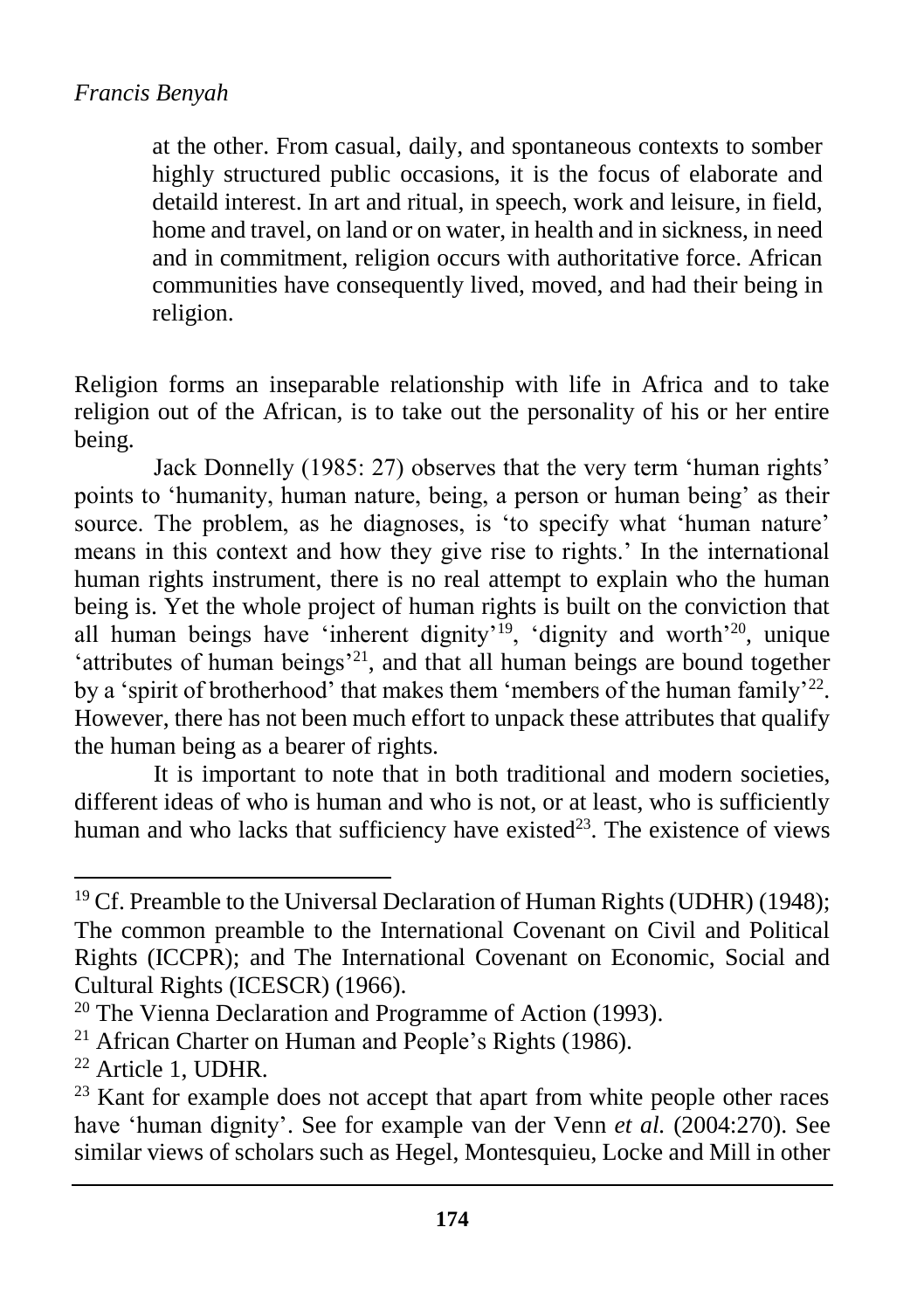in several traditional communities that give rise to discrimination against children, women and the disabled as well as persons who look different [such as albinos] underscores the need to clarify as part of human rights discourses the issue of 'what precisely is a human being'. In combing through academic literature, there is no agreement as to what it is about human beings that gives them the 'inherent dignity' from which human rights arise.

Indeed, for most societies in the developing world, what constitutes human nature and what gives the human being special worth is supported by religious explanations. In contemporary Africa, ideas about the nature of the human being lean heavily towards the religious (Parrinder 1969; Wiredu 1996). The origin of human being is located in God, the Creator. It is God who created human beings and put divine essence in them. In addition, humans are spiritually connected to God before, during and after their lifetime in the African belief system. In African belief system, the origin of human beings could be discerned from the strong cord that links the African to the supersensible world which is reflected in the rich African spirituality (Parrinder 1969: 20). Different types of sayings in the African communities reflect the belief that God is the origin of human beings. For instance, the divine essence in human beings is designated with the same label as the name of God in some African communities. Humans are composed of visible and invisible elements both of which are necessary to have a whole human being (Parrinder 1969: 22). In Bantu-speaking parts of Africa, for example, the concept of 'human being' includes various categories of spirit beings and the human dead as well as living humans, while the category of 'thing' includes all the forces that do not act on their own but only through agency, under the command of a force with intelligence (ter Haar 2011: 304). In West Africa, various societies express the idea that a person consists of three different elements, which link the individual to the human world through both the maternal and paternal line of descent and to the world of spirits, considered to be the place of origin and final destination of humankind. This is illustrated by the Ghanaian philosopher Kwasi Wiredu in his discussion of the complexity of the word *onipa*, usually translated as 'human being' or 'person' (Wiredu 1996: 157 -160; see also Wiredu and Gyekye 1992). In the Akan language, a person (*onipa*) is in possession of three vital components (*okra*, *sumsum* and *mogya*) that link him or her to the visible

works such Davis (1966:403); Hengelbrock in van der Venn, *et al.* (2004:270). Parekh (1995:81-88).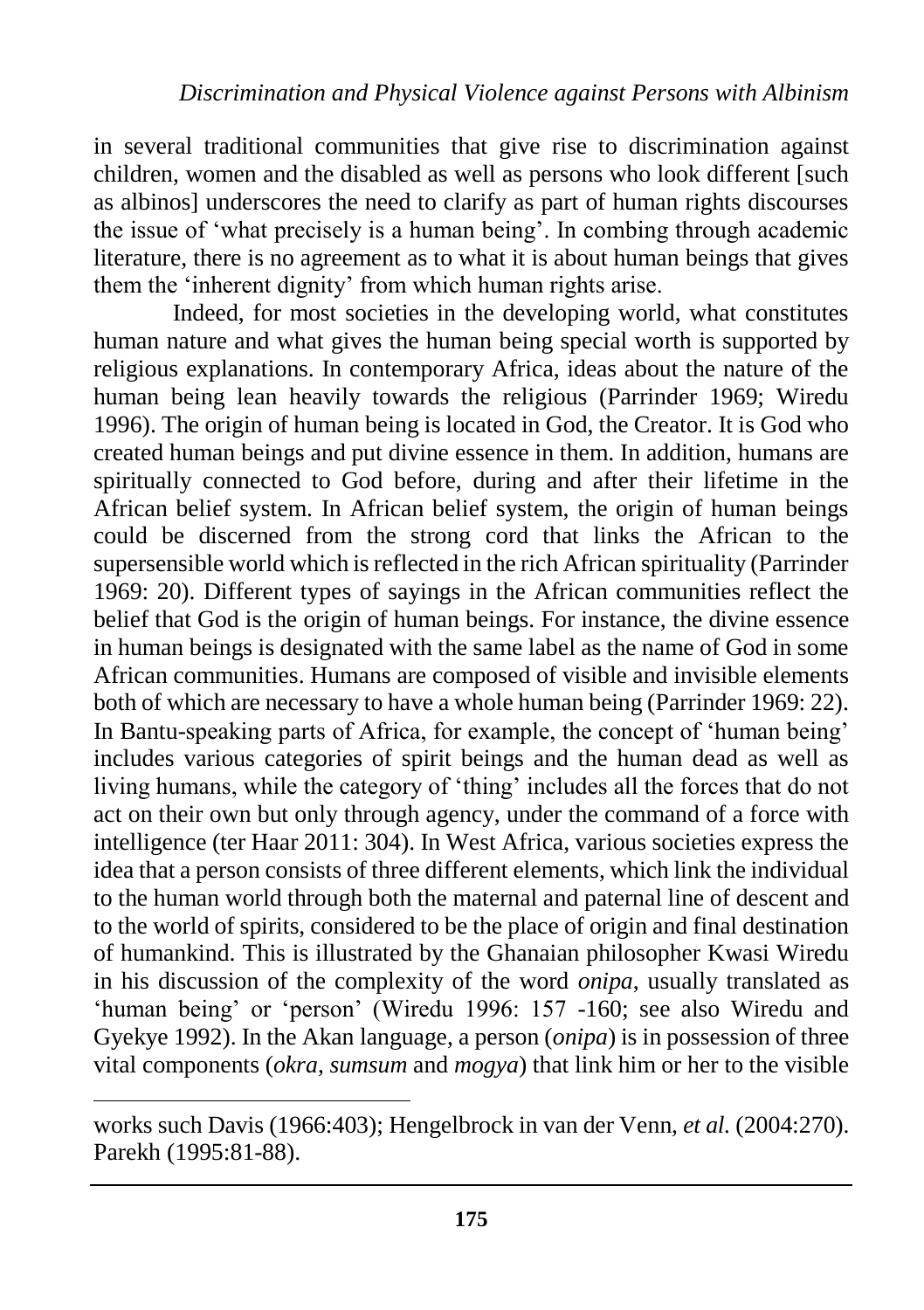$\overline{a}$ 

as well as the invisible world. The *okra* and *sunsum* constitutes the nonphysical aspects of the human being. The *okra* is translated 'soul' and the *sunsum* is translated 'spirit'. The third element which is the *mogya* is translated as 'blood'. This concept of human being has implications for kinship relationship. Kinship, primarily among the Akans and other ethnic group in Ghana is determined by blood. So these three constituents (*okra, sumsum and mogya*) represent the three spheres of life that are deemed vital for the survival of a human being: mother's family, father's family and the invisible world or the world of spirits. It is an individual's spirit that is believed to link the visible to the invisible world and to make a person truly human. The threefold composition of the human being carries with it ontological links with various metaphysical entities and social units. In the Akan concept, the human being is considered a child of God because it is God who is believed to give the *okra* (Wiredu 1996; Gyekye 1978).

Therefore, in contemporary Ghana, the conceptions of why the human being is sacred and worthy of dignified treatment are rooted in religious beliefs. In Ghana, for example, when people say the human being has dignity or worth or is sacred, they mean that the human being has been created by God and that there is something of the divine in every human being that links them with the world of spirits<sup>24</sup>. For example, southern Ghanaian societies such as the Akan, the Ga and the Ewe, in their traditional views of the human being, hold that the human being in essence is a composite being made up of material and immaterial components that link him/her to spiritual entities such as God, the deities and the ancestors. These entities constitute the highest possible realities that can be conceived and are therefore worthy of reverence. To link the essence of human beings to these is to endow them with a sacred value (Gyekye 1992: 114).

Now, an important question that confronts us is, are albinos regarded as human beings with inherent dignity and right? It is clear from the discussion so far that most cultures link the existence of humans as being the creation of God. However, what determines or what is used to ascertain whether or not each individual created by God has equal dignity is somewhat difficult since there is no fixed category. In his attempt to establish such a fact, Atiemo

<sup>&</sup>lt;sup>24</sup> Not everybody expresses this in the same way, but all versions of the concept have in common the idea that every human being has worth because they are more than mere matter.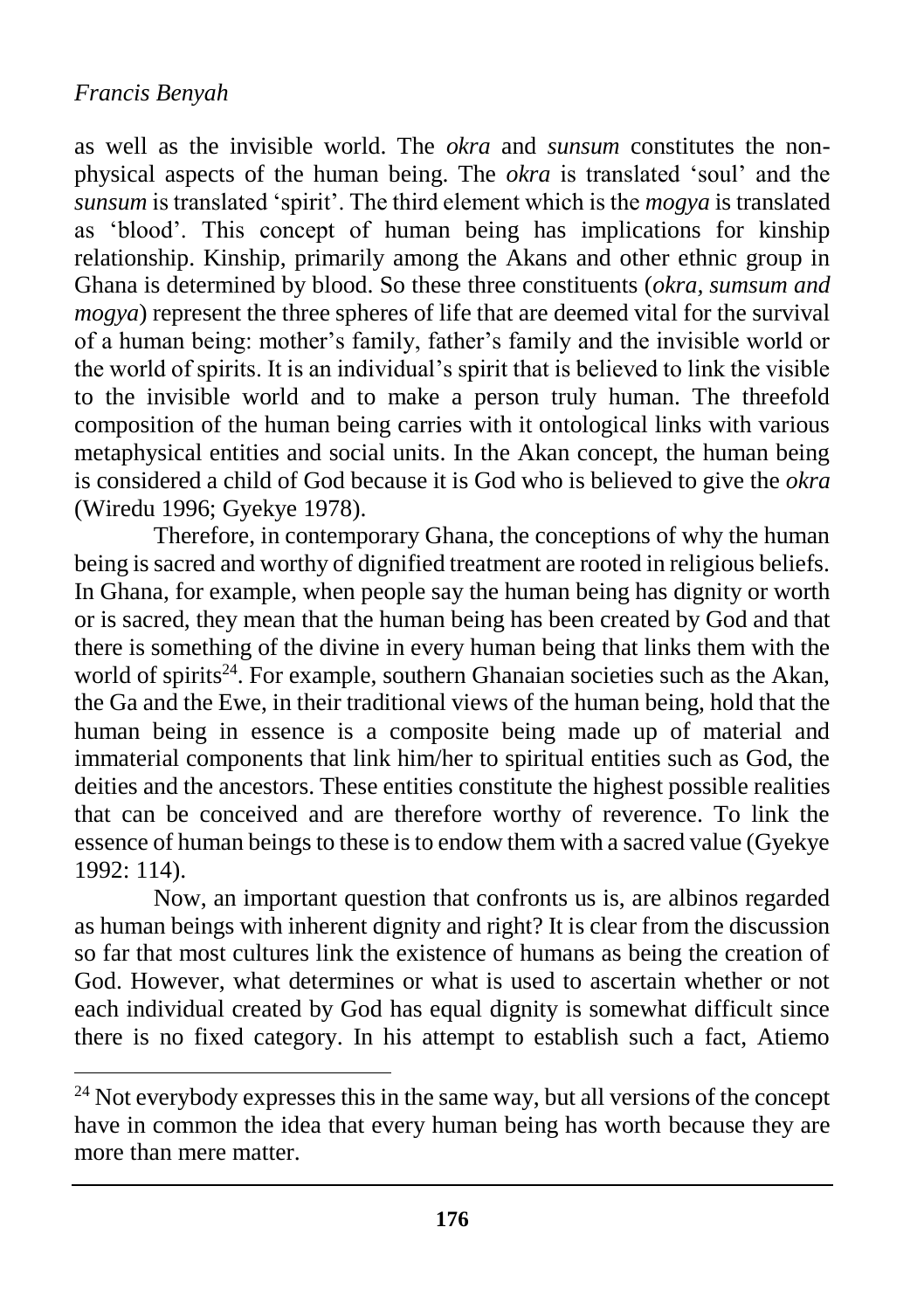employs the method of the performance of rites of passage and the treatment that are meted out to people at various stages in life such as birth and death. He employs this approach because the rites that are performed at these stages of life give some indication of the community's views and beliefs about the person with respect to their standing or status in the community and also determine how the society regards categories of human beings. For instance, whereas individuals without any deformity are treated well and buried nicely, people who look different such as cripples and hunchbacks are buried differently with the aim of sending signals to the spiritual world that such individuals are not needed in the community again. In some cases, children born with deformities are sometimes even killed. Twins and albinos are traditionally looked upon as carriers of special spiritual power<sup>25</sup>. But in contrast, whereas 'twins [are] traditionally almost always regarded as mascots bringing good luck when well handled, albinos and hunchbacks [are] regarded as persons who carried a rare sacred quality that made them the most preferred candidates for ritual involving human slaying' (Atiemo 2013: 135).

Despite these assumptions, however, it is important to note that traditional attitudes towards people who are physically- challenged or disabled and/or deformed such as the blind, cripple, hunchback etc. are generally, well treated (Atiemo 2013: 134, 135). However, the case of albinos is different. Albinos are ridiculed publicly with derogatory names as mentioned earlier, discriminated against in various public places and social life, and are also, subjected to inhuman treatment. The prejudice and ostracism of persons with albinism in various communities ostensibly dehumanizes them and relegate them as not human beings who belong to the natural world but a different world. To a very large extent, the treatment meted out against albinos indicate that they are less regarded as real human beings, or not humans at all and therefore, have no dignity, rights and place in the society. For instance, I have earlier indicated that in the Akan society, kinship relationship is determined by certain elements which include the *okra, sumsum* and *mogya* and this also, determines the traditional conception of human being in southern Ghana. Kinship, again, has implication for matters of succession and inheritance. The fact that persons with albinism are regarded as rare human beings and are denied certain inheritance due them, and are sometimes rejected by family

 $25$  See for example, the discussion of Atiemo (2013:134) on how people with disabilities are treated in Ghanaian societies.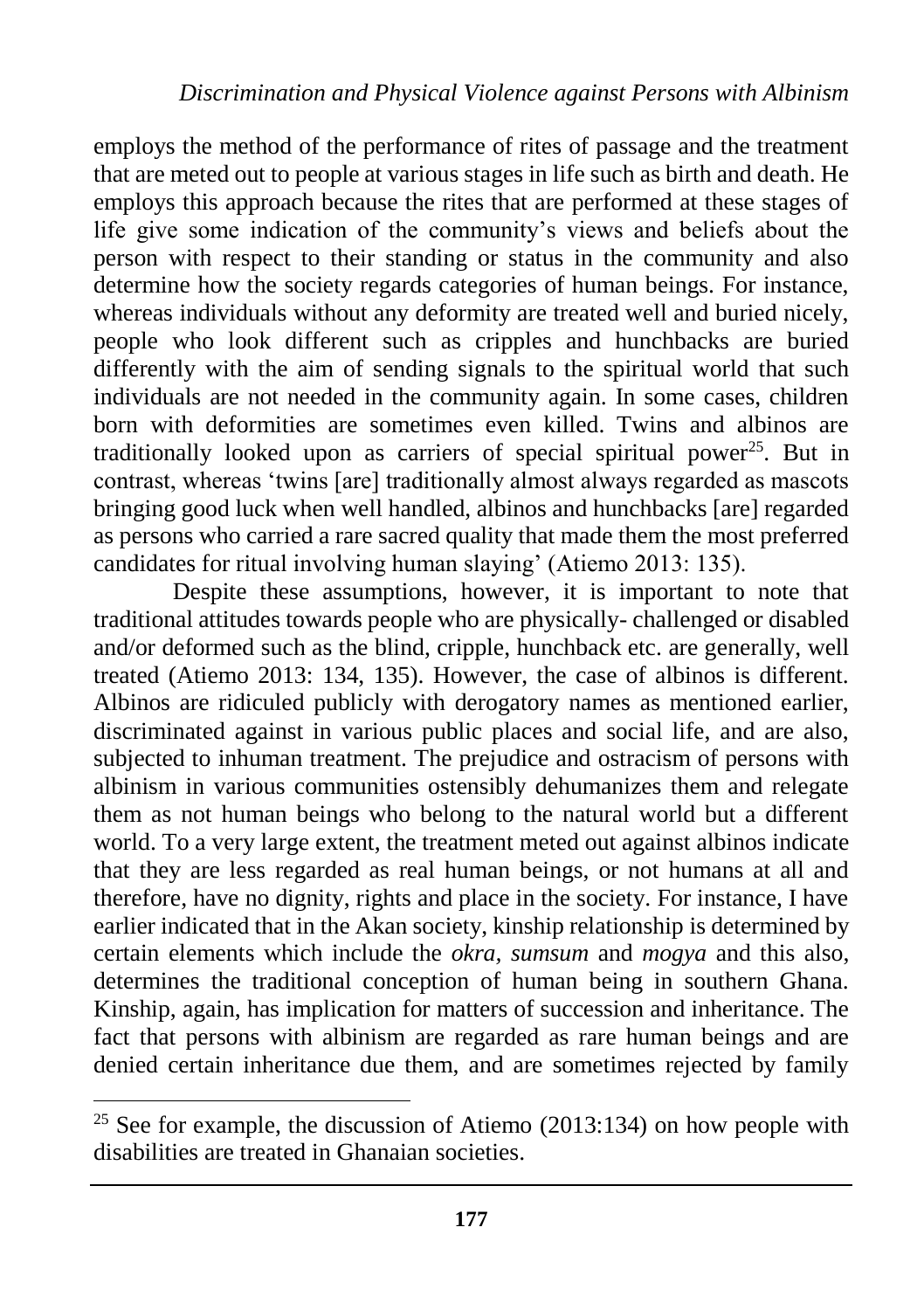members due to their condition presuppose a denial of their kinship relationship by blood *(mogya*) and are therefore not seen as fully human to enjoy such privileges.

Again, from our discussion, it is obvious that society treats people who are considered 'not like us' differently. ter Haar (2000) argues that both religious and secular ideologies tend to impute evil notably to those who are not considered people 'like us'. According to her, 'both types of ideology have shown a capacity to destroy the lives of others by placing them outside the category of humans' (ter Haar 2000: 15). However, in her view, the way in which this happens may differ, but in all cases, it implies some form of disqualification as a person. In citing some concrete examples, ter Haar argues that in 1914, for example, the Carnegie Endowment for International Peace observed in relation to a war between Greece and Bulgaria that 'day after day the Bulgarians were represented in the Greek press as a race of monsters, and public feeling was roused to a pitch of chauvinism which made it inevitable that war, when it should come, should be ruthless...Deny that your enemies are men and you will treat them as vermin' (ter Haar 2000: 15). A similar incidence took place during the Second World War, when whole groups were described as not fully human, not 'people like us'. Anti-Arab pogroms in 1950s Algeria were known to French settlers as 'ratonnades' or 'rat-hunts'. Again, in preparation for the 1994 genocide in Rwanda, the organs of state and mass communication consistently conveyed the message that part of the population were actually 'cockroaches'. According to her, 'examples from all parts of the world indicate how effective and how lethal dehumanizing is as a mechanism of exclusion' (ter Haar 2000: 15). It is evident that in most African communities albinos are not considered 'people like us'. The issue of labelling people as 'not like us' always concerns matters of identity – who are we and who are they? 'It denies humanity to a person or a group. It is one extreme of the process of "othering", or the constitution of a primal opposition between "us" and "them"' (ter Haar 2000: 15). This is clearly the situation that persons with albinism faces in Ghana and elsewhere in Africa.

# **Inculturation of Human Rights as a Response to Discrimination and Violence against Albinos**

The theory and/or concept of 'inculturation' emerged in twentieth century Christian theology. The concept was first applied in the context of a mission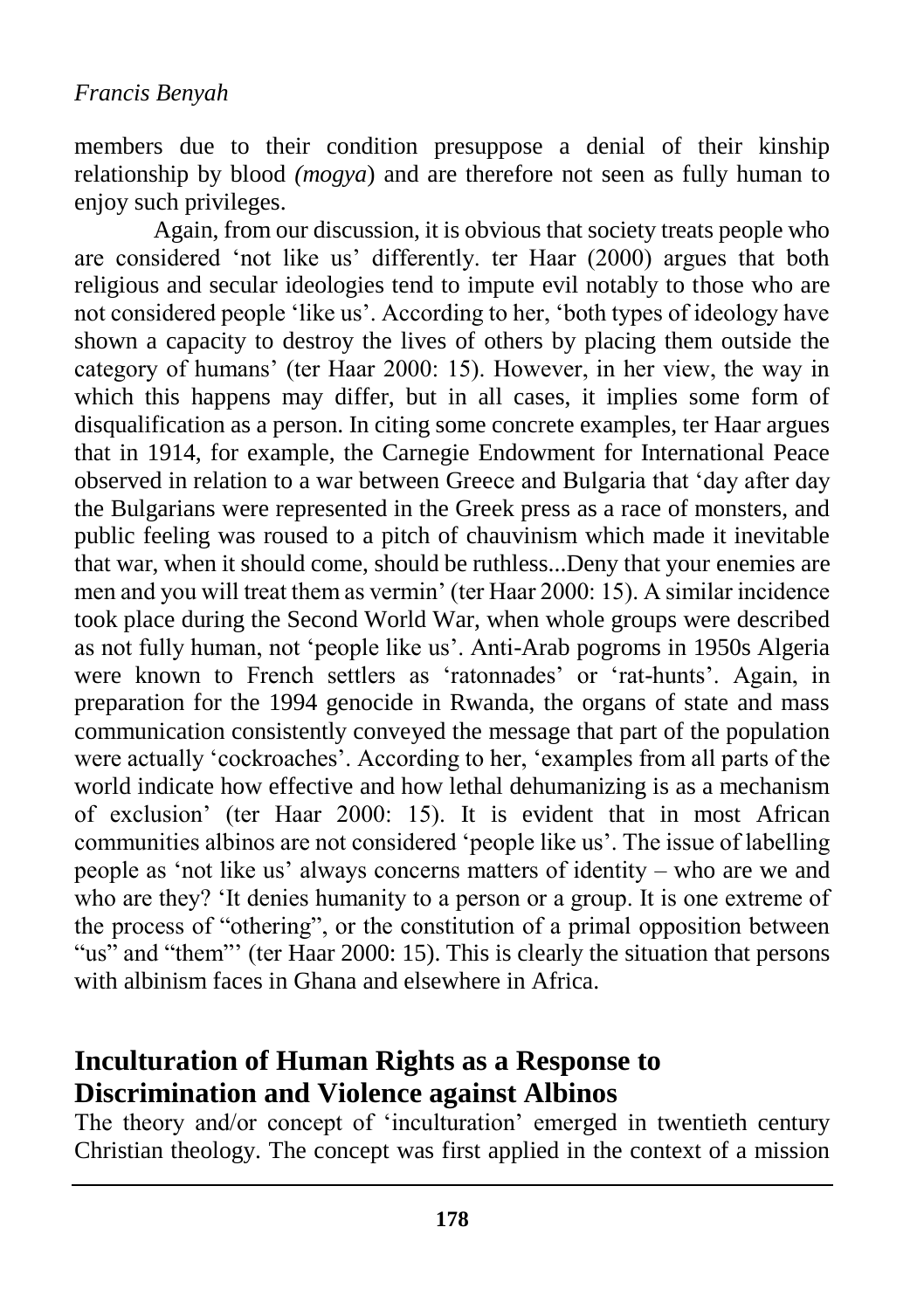field as a response for a general need to transmit the Christian faith – its theology, liturgy, and institutions – to a different local cultural and social contexts of the world. It is a modified form of 'enculturation', which in cultural anthropology implies the 'process of acquiring the cultural traditions of a society' (Theodorson &Theodorson 1996: 13; Onwubiko 1992: 8). However, in the context of human rights discourses, 'one wonders whether the concept "contextualization" instead of "inculturation" would not have been more appropriate' (Atiemo 2013: 50; see also Pobee 1992: 39; Marty 1993). According to Atiemo, this question is raised in the light of often repeated distinction drawn between the two: that whereas 'contextualization' and 'liberation' deal with issues of politics and social justice, 'inculturation' deals only with issues of culture narrowly defined as involving such elements as 'language, symbols, and rites' (Atiemo 2013: 50: see also, Martey 1993). This concurs with the highly influential definition of culture by Clifford Geertz (1973: 89), which emphasizes the transmission of 'meanings embodied in symbols' or 'inherited conceptions expressed in symbolic forms'. It also harmonizes with the 2001 Universal Declaration on Cultural Diversity (UDCD) of UNESCO. The UDCD states, 'culture should be regarded as the set of distinctive spiritual, material, intellectual and emotional features of society or a social group, and that it encompasses, in addition to art and literature, lifestyle, ways of living together, value systems, traditions and beliefs.' Conscious of the propensity to misinterpret culture and abuse it, the Declaration provides in Article 4 that 'no one may invoke cultural diversity to infringe upon human rights guaranteed by international law'.

The inculturation of human rights results from a long process of encounter of the universal culture with the local at the deepest level. The danger to any process of inculturation is to engage a culture at the superficial level, dwelling on the explicit, to the neglect of the deeper underlying invisible dimension. Inculturation engages culture at all levels but, especially, at the deep level of meaning. In Ghana, the themes that come up strongly and stands up as very significant in the project of the inculturation of human right are located and construed within the context of a basic spiritual worldview which include; the conception of human being; what is meant by human dignity; the place of the individual in the community; relations between rulers and the ruled; mutual rights and obligations between individuals.

The process of the inculturation of human rights, as a framework used in this work, involves four elements: 'spontaneous or popular dialogue',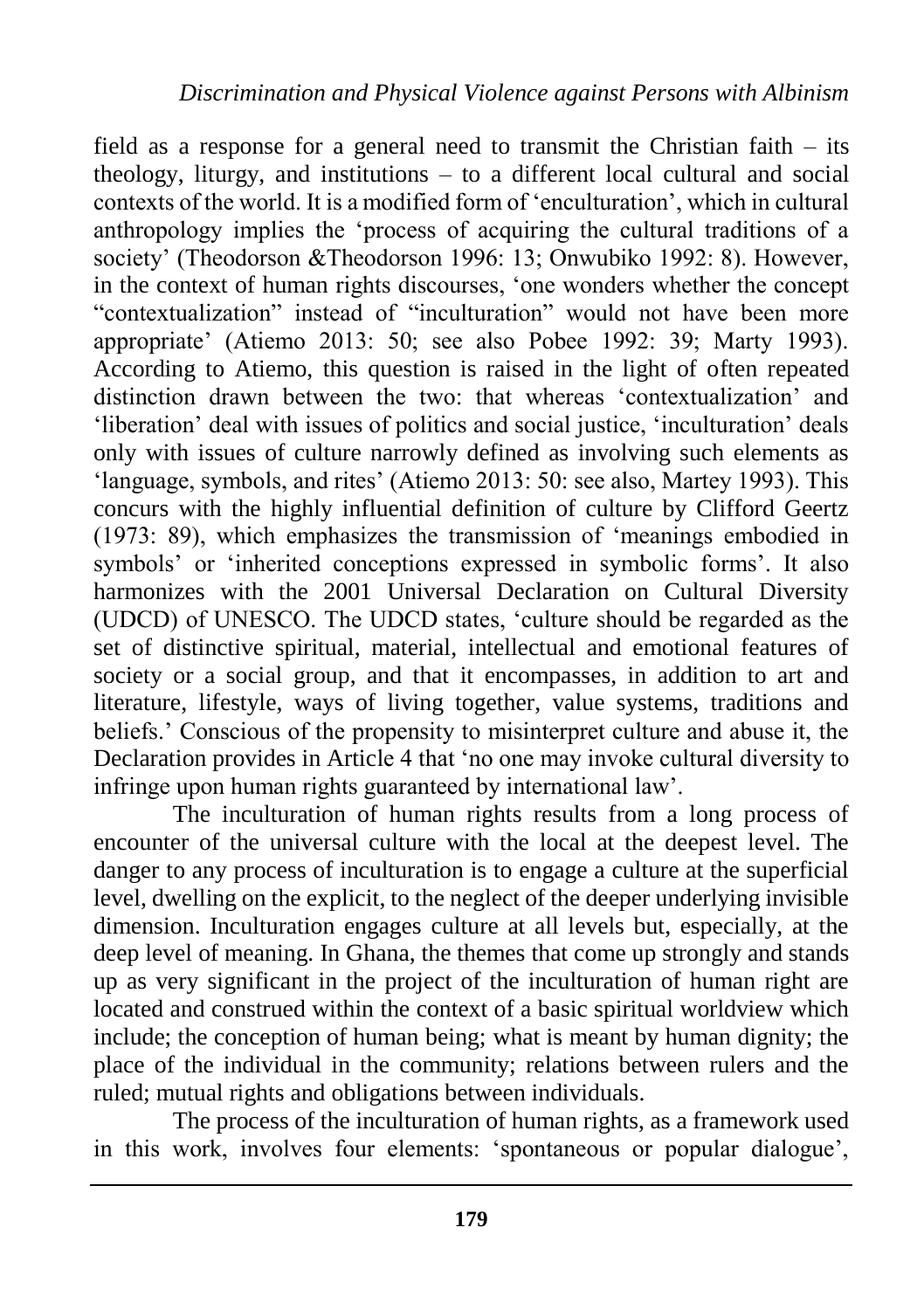'translation', 'confrontation', and 'directional or formal dialogue' (Atiemo 2013: 55-58). These four analytical elements are not to be interpreted in terms of either distinct or 'unconnected phases or sequential stages of a process' but, 'are to be understood in terms of overlapping elements that may be present at the same time at various stages in the complex and dynamic process of social change' (Atiemo 2013: 55). As P. Arrupe (1978: 4) argues, 'Inculturation includes various and diverse levels which must be distinguished but which cannot be separated'. Thus, inculturation must, of necessity, involve comparison – a comparison of the global culture with the local.

The first element in this model of the inculturation of human rights, *spontaneous or popular dialogue*, deals with the initial or the primary stage of the inculturation process. Very significantly, this step of the process of inculturation begins 'as a practical process of transformation by engaging concrete situations at the popular level, independent of, and outside the awareness of, the formal or official sectors of the society' (Atiemo 2013: 55). The second element which is the *translation* basically 'refers to the engagement between human rights and the local culture at the deep level of meaning so that the local expressions will spring out of the inner worlds of the local culture in a natural, effortless way' (Atiemo 2013: 57; see also, Sanneh 2003: 16-18; Silva 2003; Clarke 1982: 123; Twum-Barima 1985). The third element which is the *confrontation* refers 'to the situation whereby seemingly diverse and incompatible elements clash. It involves contestations, negotiations, rejections and compromises. It leads to the clarification, reconceptualization and rearrangement of aspects of the local culture that imply a contradiction with the values, which the universal system sets out to protect and promote'. Finally, the fourth element which is the *Directional or formal dialogue* refers 'to formal interventions aimed at clarifying ambiguous aspects of the inculturated version' (Atiemo 2013: 58).

As indicated earlier, largely, the discrimination and violence against albinos in Africa is entrenched in cultural as well as religious beliefs and practices. As a result of this, the inculturation approach in my own opinion offers one of the best frameworks in addressing the issue. This is because beliefs generate attitudes and these attitudes become entrenched in society and influence people's way of doing things and since some of these beliefs have been handed down or passed on through generations, there are no questions regarding them or only few people attempt to question its place in the society. Even in situations where the educated people in the society questions them,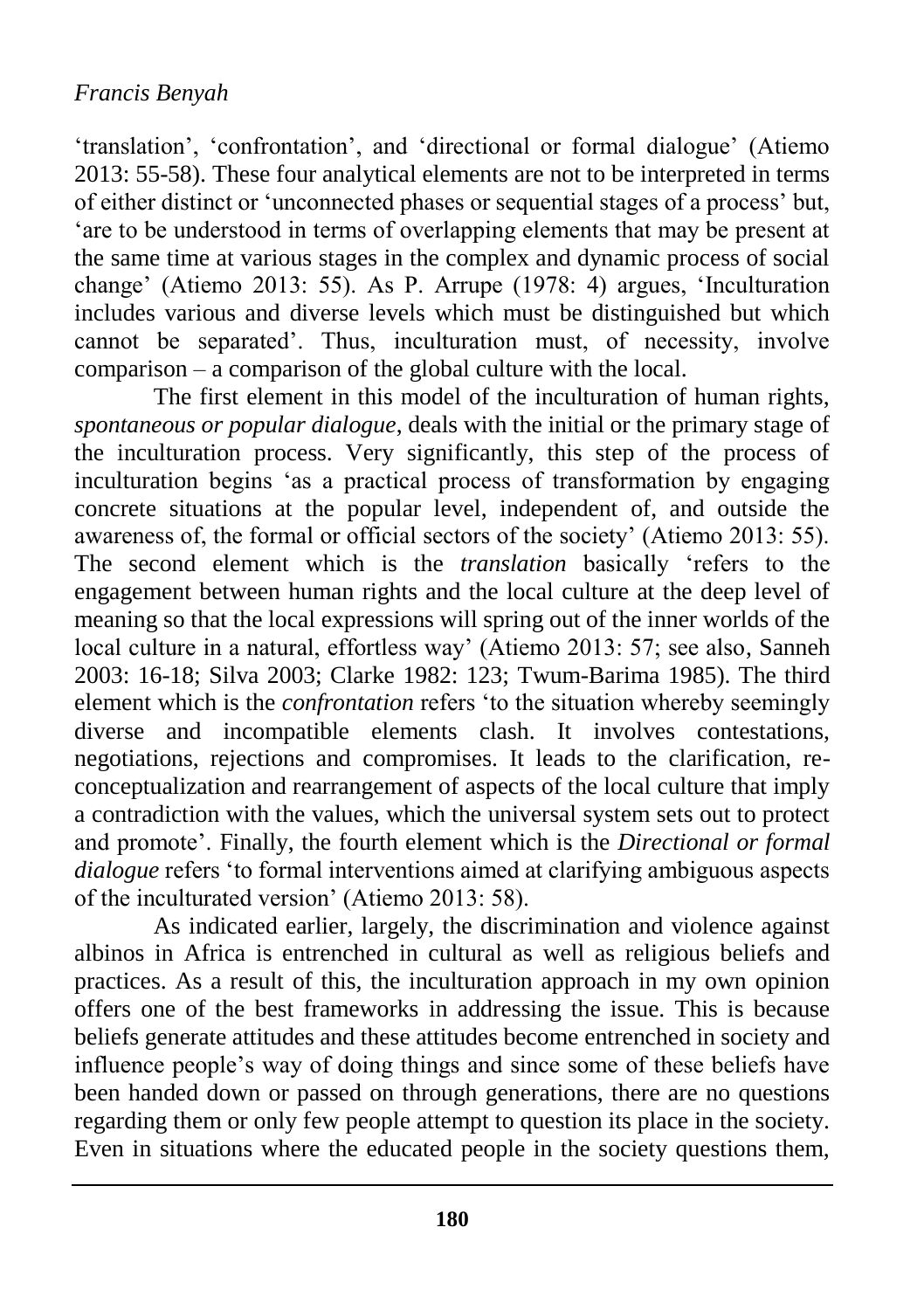they still have at the back of their minds or somewhere in their consciousness some of the influence, the fear, the biases, and the prejudices – though they may not talk about them openly. So in this sense, what the inculturation framework seeks to do, is to look up for the stages where societies are, with respect to these attitudes, beliefs, practices and sometimes responds or reacts to supposed ritual kind of dirtiness, and the polluting effect or the bad luck carrying effect of being disabled or people with disabilities. An example is people who look different such as albinos.

The first attempt in responding to the issue is to engage in *spontaneous or popular dialogue*. This will involve the exposure of people to new ideas about the condition through different platforms such as the media (radio and television) and other forums. For example, there can be an albinism awareness on TV and radio spots, seminars, and 'in-person' encounters to raise awareness about the condition and its stigma and to humanize and normalize albinism. At this initial stage, individuals begin to learn new things either from colleagues or from friends, through reading and the ones they hear from the media. As these new ideas or information come into the public domain, the public or the people consciously or unconsciously engage themselves in an unconscious and spontaneous kind of dialogue or debate which makes them aware of the situation or the condition and the necessary attention or care it deserves. This is usually independent and outside any kind of official or formal sectors of the society.

The second level of the inculturation process is *translation,* which involves the engagement of beliefs of the people and the values underlying them. This stage usually overlaps with the third element which is *confrontation.* Confrontation becomes very relevant at this stage in the sense that in an attempt to engage people, there will be the need to educate them about their belief systems and their underlying assumptions and delinquencies. Not only through education but also, the act of persuasion and interventional approaches are very relevant at this stage. Thus, there will be a need to persuade people and intervene in different ways to curb the situation. Very important at this stage can be the use of institutions or key stakeholders such as the church, family, NGOs and educational institutions to consciously educate people. For ex-ample, family members, legal guardians, caregivers, youth, schools, communi-ties, community leaders, the media and other civil society organizations can be targeted by policy makers with the aim of demythologizing messages about human dignity and respect, focusing on simple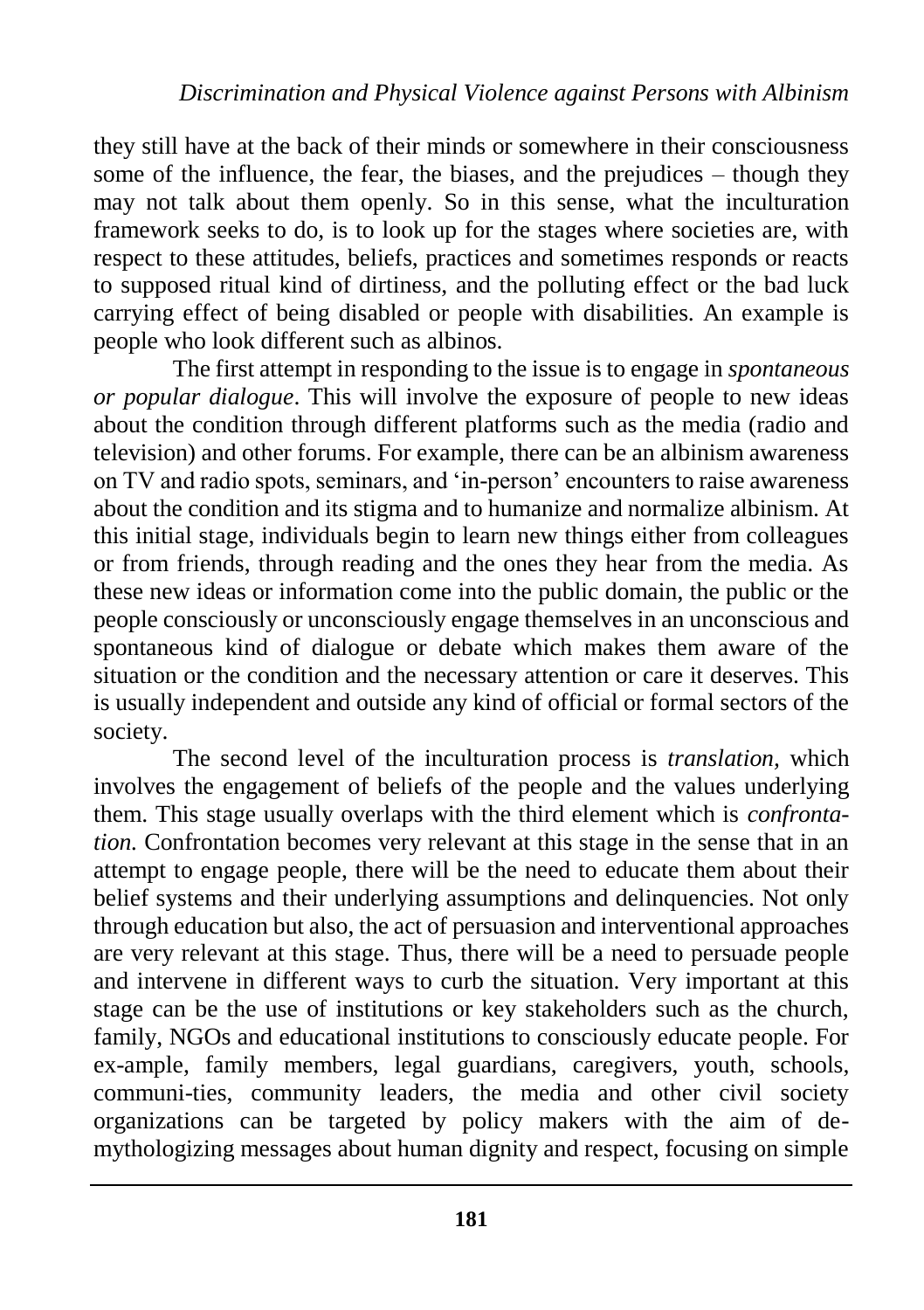$\overline{a}$ 

genetic and medical explana-tions, offering easy ways to live with and care for the condition of albinism. This is very important because more often than not, in Ghana, discrimination against persons with albinism is often reinforced through popular culture (e.g, music, arts, internet, films, television, radio etc.). It is important for government and civil society organizations to challenge negative stereotypes about albinism in popular culture and film, which reinforce discrimination and empower bullies. Groups and individuals such as academics, journalists, film producers, film directors, writers, online content creators and popular culture curators can be educated and encouraged to abandon pernicious negative portrayals of people with albinism in favour of portrayals as neutral or positive characters, in roles unrelated to the condition<sup>26</sup>. At the level of confrontation also comes in the act of legislation. This act of legislation is meant for policy makers such as the government to teach or educate people to be conscious of the laws that are in existence against such acts. Through these legislation and education, many people would consciously come to the level where at least they would be aware of the wrongness of their old attitude influenced by their cultural presuppositions or belief systems and worldviews.

At this point, resort to *directional dialogue* becomes very relevant and necessary to clarify any ambiguous aspects of the inculturated version. It specifically aims at explaining issues that was not well understood or misapplied during the process of the inculturation. During this stage, governments could utilize public education mechanisms and infrastructure already in use for public campaigns. However, this would still not leave out the other elements. As stated earlier, the elements in the inculturation approach are not to be understood in terms of either 'unconnected phases or sequential stages of a process' but as overlapping elements during the process of social change. Hence, the problem with this approach is that if you want to deal with it according to stages or phases, then it becomes problematic. But if you deal with them as overlapping principles then it can hitherto be applied at the same time at different stages. This is because, sometimes depending upon the nature of the society where, as a result of education, a particular class may already have gone to the level where a kind of a directional approach should be sufficient without causing any disorientation, other groups may not be well

<sup>&</sup>lt;sup>26</sup> See, for example, A Report by Under the Sun Same on Albinism in Ghana  $(2015: 4)$ .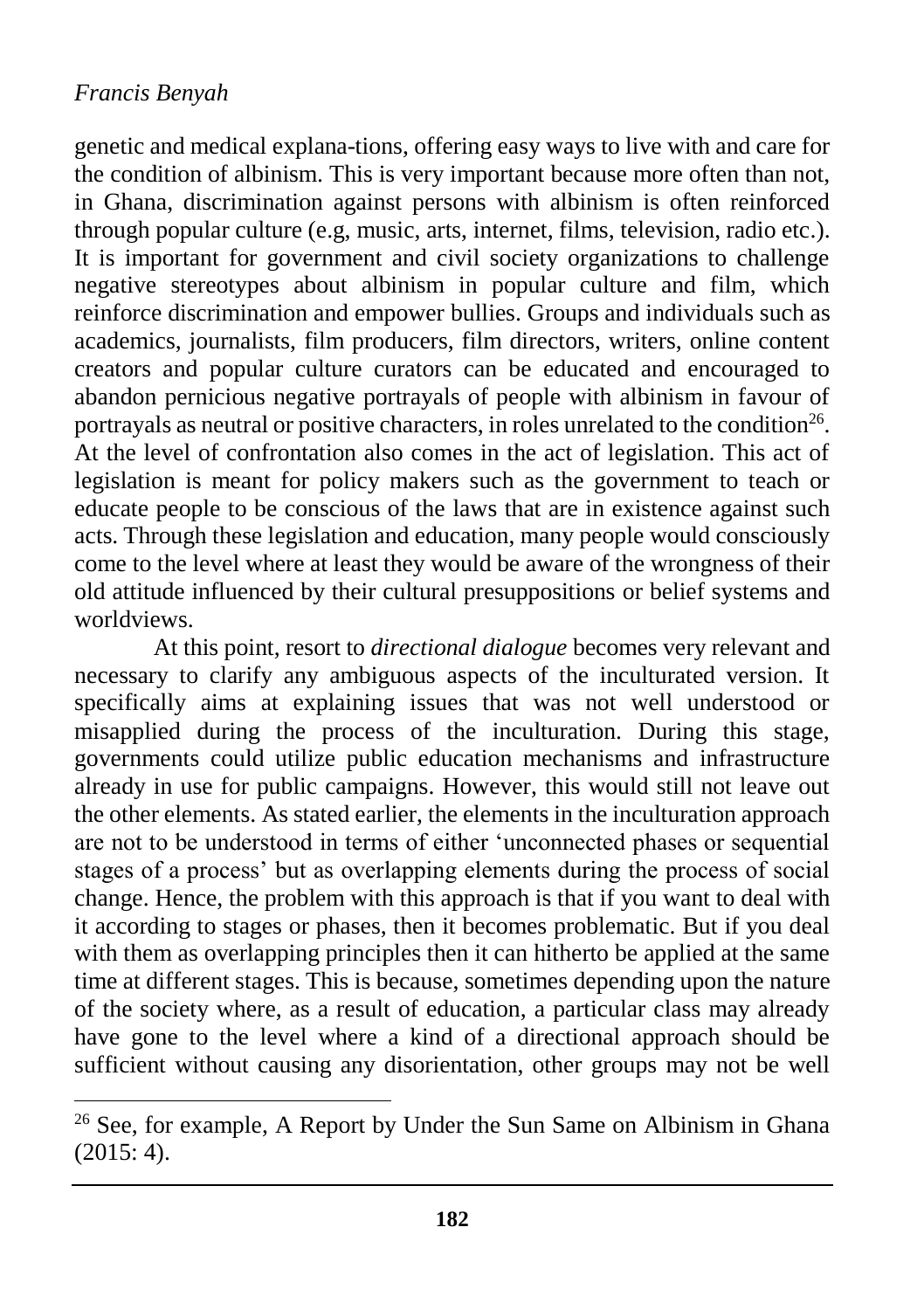educated and still be raising questions that may have to be handled with the principle of translation.

For instance, in our context as Africans and more particularly as Ghanaians, translation might be the best approach to solve issues relating to violence against albinos. But we cannot end there because translation would involve education and the creation of awareness leading to understanding of the issue. However, apart from that, confrontation and directional approaches still become necessary in the sense that even though people who normally go through the inculturation process may comply with human rights provisions, there will always be a conservative minority who may have to be confronted legally in order to oust out their primitive ideologies, and this happens only when prosecution and punishment are exerted. The argument here is that, when you don't get it straight away to want to begin to prosecute and punish, after some time, through the processes of inculturation, you would get to the confrontational level and still realize that there are elements of conservatism and stubbornness because probably the custodians' benefits in a way. In that sense, the exclusion of the confrontation element might not help achieve the goals. However, at this stage, majority of the people would have come into compromise and therefore, support the punishment of offenders.

It is important to emphasize that the translation approach is more conducive for our context than the traditional and the advertorial, strict legal and individualistic approach to human rights issues in other societies like we find in the western context. It is important to admit that if you make a go at human rights through legislation, through the radical individualistic conventional approaches of the west, it may be more revolutionary. However, these approaches may not be feasible or well suited for our context particularly as Africans because in looking at the nature of our societies, approaches that turn towards addressing issues of communal sensitivity are better approaches than litigational or confrontational ones. As Sally Merry (2006: 5) argues, one of the several conundrums in applying human rights to local situations is that 'human rights ideas are more readily adopted if they are packaged in familiar terms, but they are more transformative if they challenge existing assumptions about power and relationships'.

# **Conclusion**

In sum, this paper has demonstrated that the discrimination and violence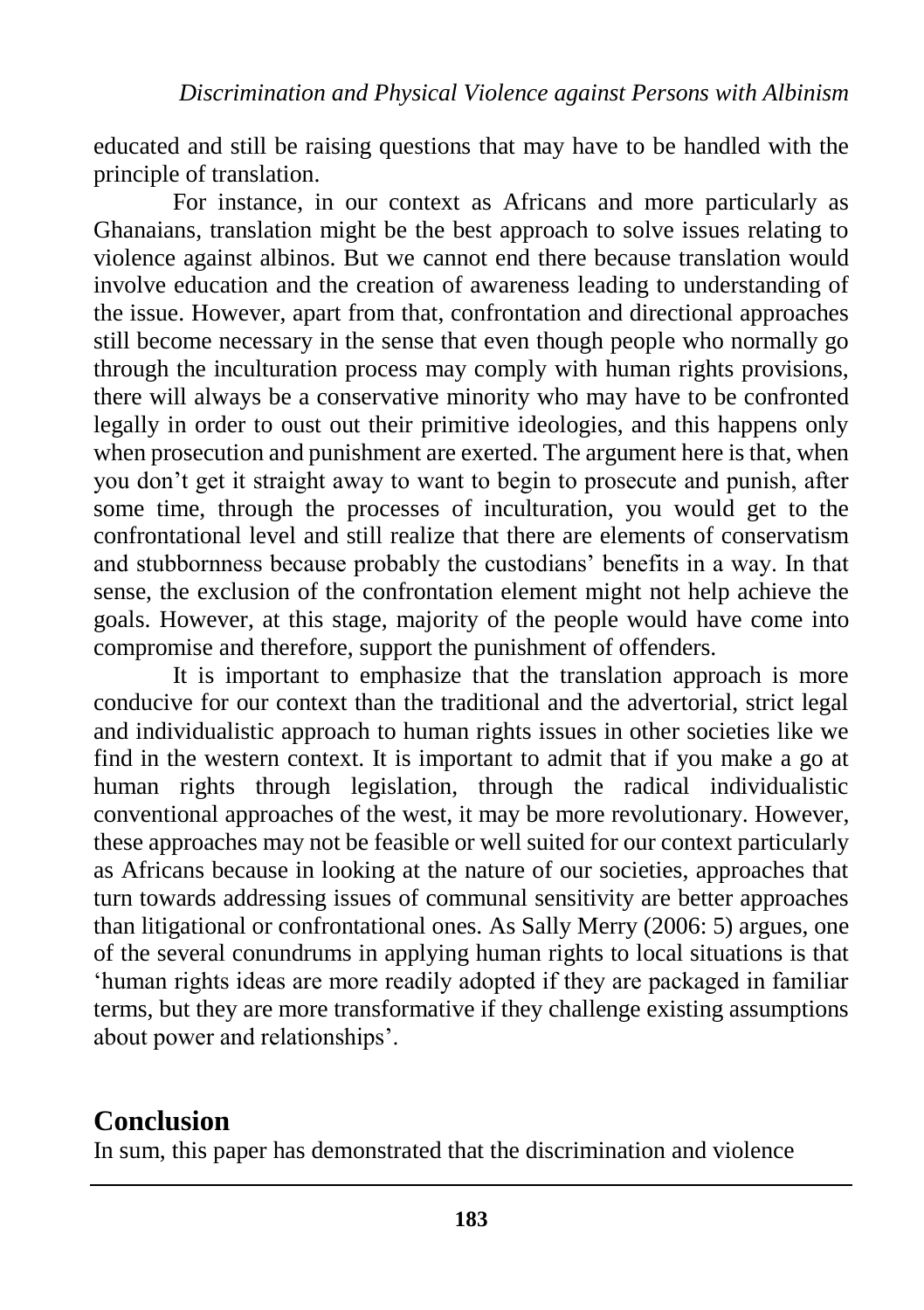against albinos in Africa particularly Ghana is entrenched in cultural as well as religious beliefs and practices. The paper has also highlighted that it is also, a human rights issue since the situation undermines the personal worth and dignity of the individual. The culture as well as the religious issues that undergird the violence acts is very crucial because primarily, the basic constituent of any culture is the human person. It is the cultural memory that determines the sub-consciousness of the individual. It is thus the cultural value system in solidarity with other value systems that helps determine the relationship of people within or outside their cultures. The cultural memory enfolds and permits people to promote the rights of humans or not. So, the notion and/or the nature of the human, as expressed by different cultural groups cannot be expunged in any human rights discourses that seek to protect the rights of the humans within specific cultures. Thus, for any human rights laws to be enforced properly, how people translate their religious beliefs (inculturation) in the interpretation of human rights cannot be taken for granted. This is especially important for Africans because even though we are in a secular and post-modern world, Africans are largely, transcendentally orientated. The omission of a clear definition of the human being in human rights discourses has been lamented by Gerrie ter Haar, who in support of Vaclav Havel calls for a consideration of the 'spiritual dimension and spiritual origins of the values guarded by the United Nations' and their translation into the organization's practical activities (Atiemo 2013; Wulf 1999: 208). In Ghana, for example, 'the religious factor has always exerted considerable influence on process of social transformation because the culture is largely religious' (Atiemo 2013: 4). This convergence of value system with custom and religion makes exclusion and marginalization of persons with albinism and or any minority groups economically disadvantaged throughout Africa. This makes the plight of Albinos in Ghana and elsewhere in Africa a serious concern.

### **References**

African Charter on Human and People's Rights 1986. Available at: http:// www.achpr.org/instruments/achpr/. (Accessed on 15 December 2016.)

'Africa Investigates: The Spell of Abino'. A video documentay on the plight of Albinos in Tanzania by the award winning Ace Journalist Anas Aremeyaw Anas into the witchcraft driven albino body parts trade in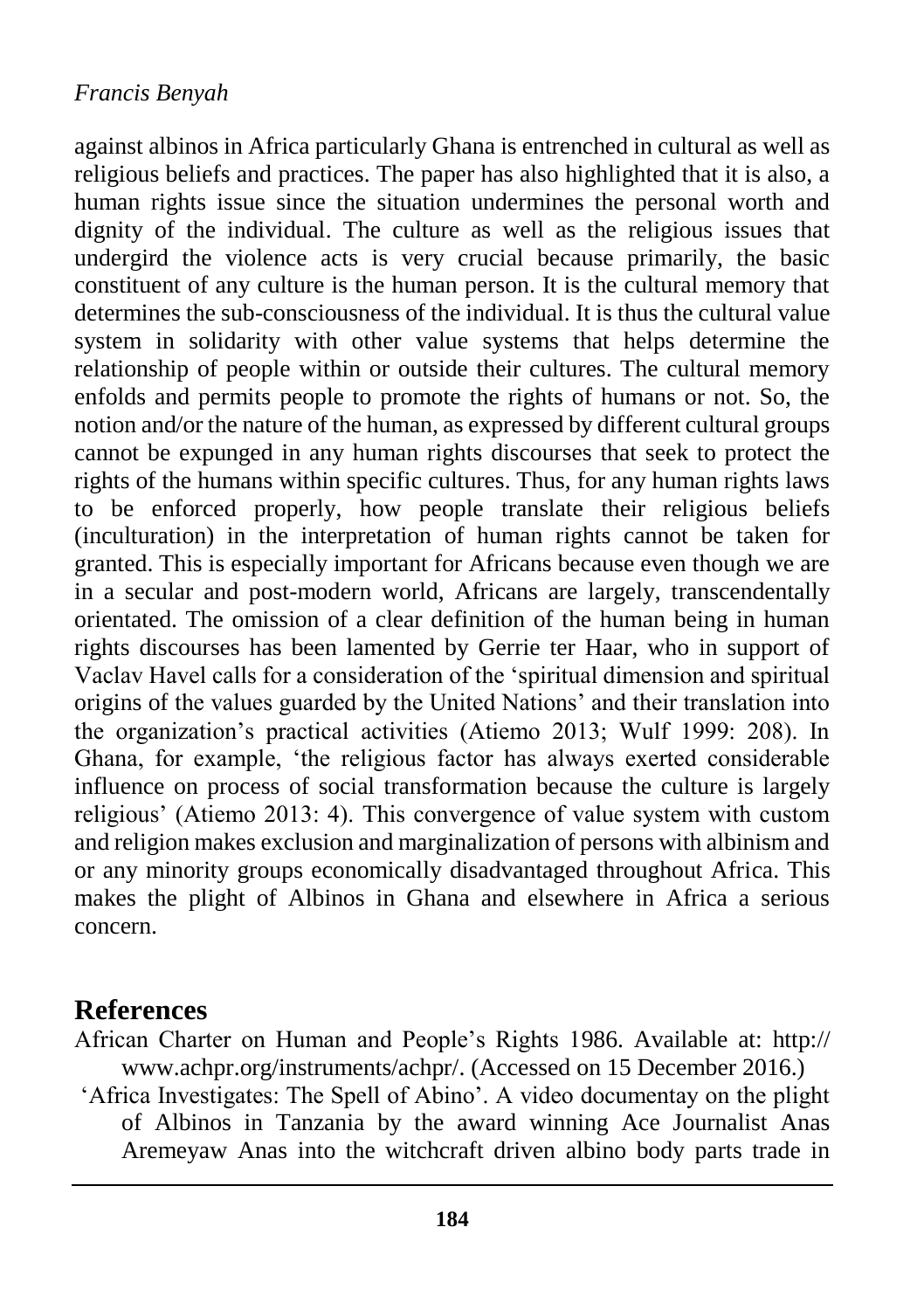Tanzania. Available at: [https://www.youtube.com/watch?v=BVAyFlV](https://www.youtube.com/watch?v=BVAyFlV%20w_e8)  [w\\_e8.](https://www.youtube.com/watch?v=BVAyFlV%20w_e8) (Accessed on 12 December, 2016.)

- Akoyam, F. Unwanted: How Albinos are Killed for Rituals in Ghana. *JoyNews* 01 May 2015. Available at: [http://www.myjoyonline.com/news/2015/](http://www.myjoyonline.com/news/2015/%20May-1st/unwanted-how-albinos-are-killed-for-rituals-in-ghana.php)  [May-1st/unwanted-how-albinos-are-killed-for-rituals-in-ghana.php.](http://www.myjoyonline.com/news/2015/%20May-1st/unwanted-how-albinos-are-killed-for-rituals-in-ghana.php) (Accessed on 10 December 2016.)
- An interview with Newton Kwamla Katseku, Execituve Director of the Ghana Association of Persons with Albinism on 6 June and 25 July 2015. In A Report by Under the Same Sun on Albinism in Ghana 2015. The Civil and Political Rights of Ghanaians with Albinism.
- A Report by Under the Same Sun on Albinism in Ghana 2015. The Civil and Political Rights of Ghanaians with Albinism.
- Appiah, K.A. 1999. Interview: Commenting on his Essay 'Color Conscious: The Political Morality of Race'. *de Volkskrant* 23 October.
- Assimeng, M. 1989. *Religion and Social Change in West Africa*. Accra: Ghana University Press.
- Atiemo, A.O. 2013. *Religion and the Inculturation of Human Rights in Ghana.*  London: Bloomsbury.
- Clark, P.B. 1982. *West Africa and Islam: A Study of Religious Development from the 8th Century to the 20th Century.* London: Edward Arnold Ltd.
- Common Preamble to the International Covenant on Civil and Political Rights (ICCPR). Available at: [http://www.ohchr.org/en/professionalinterest/](http://www.ohchr.org/en/professionalinterest/%20pages/ccpr.aspx)  [pages/ccpr.aspx.](http://www.ohchr.org/en/professionalinterest/%20pages/ccpr.aspx) (Accessed on 15 December 2016.)
- Davis, D.B. 1966. *The Problem of Slavery in Western Culture.* Ithaca, NY: Cornel University Press.
- Donnelly, J. 1985. *The Concept of Human Rights*. London/Sydney: Croom Helm.
- Ellis, S. & G. ter Haar. 2004. *Worlds of Power: Religious Thought and Political Practice in Afric*a. London: Hurst & Company.
- Geertz, C. 1973. *The Interpretation of Cultures: Selected Essays.* New York: Basic Books.
- Ghana Association of Persons with Albinism 2015. Report of the Maiden Edition of the International Albinism Awareness Day Celebration. 'Persons with Albinism Worthy of Respect and Dignity'. June.
- Ghanaweb news item on Tuesday 31 May 2016. Sacrificing Albinos for Political Power 'Sad' – Delle. Available at: http://www.ghanaweb.com/ GhanaHomePage/NewsArchive/Sacrificing-albinos-for-political-power-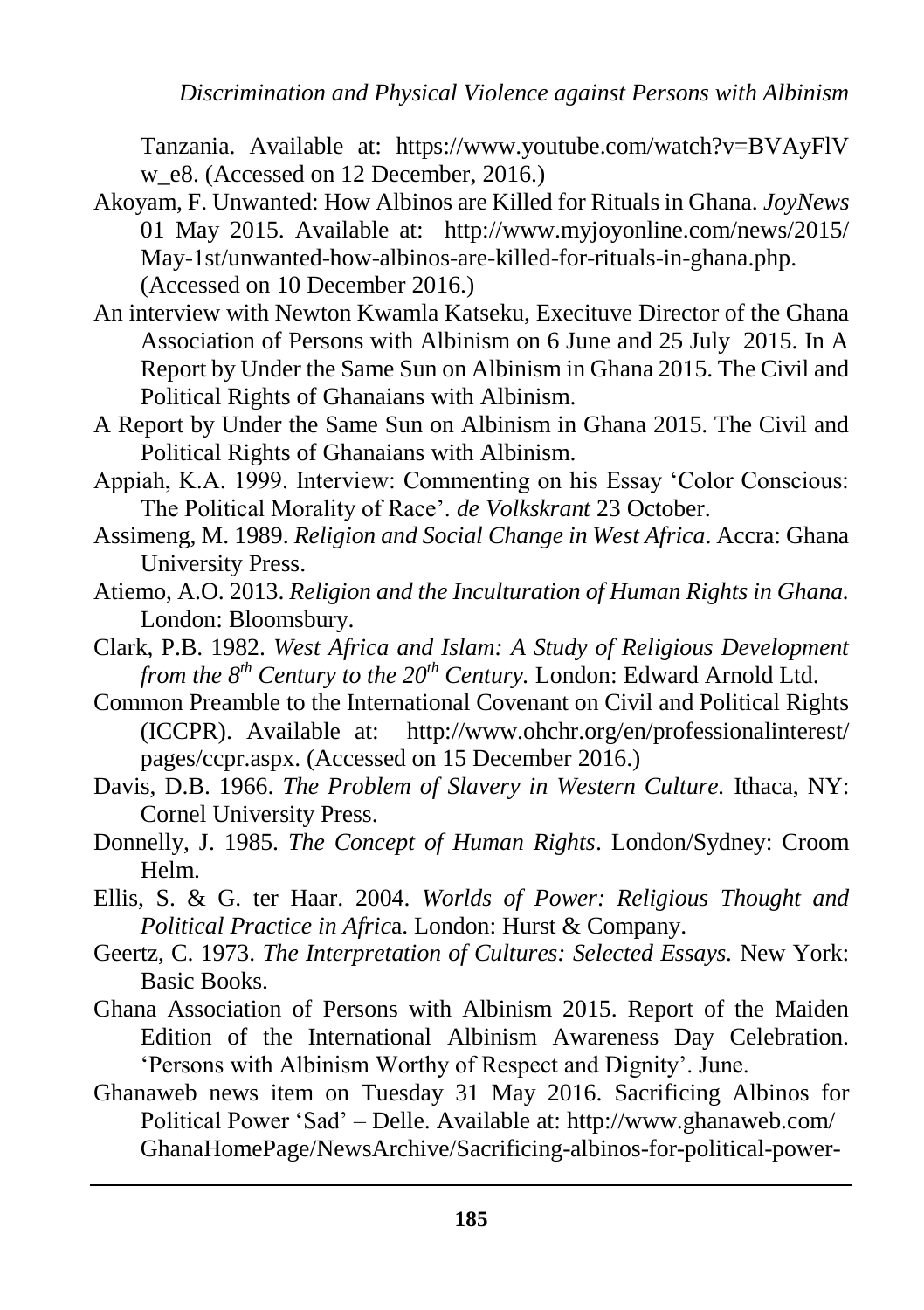sad.-Delle-443520. (Accessed on 15 January 2017.)

- Gifford, P. 2015. *Christianity, Development and Modernity in Africa*. London: Hurst and Company.
- Gyekye, K. 1992. Person and Community in African Thought. In Wiredu, K. & K. Gyekye (eds.): *Person and Community.* Washington, DC: The Council for Research in Values and Philosophy.
- Gyekye, K. 1995. *African Philosophical Thought: The Akan Conceptual Scheme.* Revised Edition. Philadelphia: Temple University Press.
- Gyekye, K. 1978. The Akan Concept of a Person. *International Philosophical Quarterly* 18,3: 277-287.
- Hengelbrock, J. The Stranger between Oppression and Superiority: Close Encounter with Heinz Kimmerle*. Homepage IFK-International Communication*, cited in van der Venn, *et al.* (2004).
- Ignatieff, M. 1997. *The Warrior's Honor: Ethnic War and the Modern Conscience.* New York: Henry Holt & Co.
- International Covenant on Civil and Political Rights (ICCPR). Available at: [http://www.ohchr.org/en/professionalinterest/pages/ccpr.aspx.](http://www.ohchr.org/en/professionalinterest/pages/ccpr.aspx) (Accessed on 15 December 2016.)
- Koomson, F. Albino Killing Craze Stares at Ghana Modern Ghana. Available at: https://www.modern ghana.com/news/207231/1/albino-killing-crazestares-at-ghana.html. (Accessed on 11 December 2016.)
- Kalu, O.U. 2010. Continuity in Change: Pentecostalism in African Map of the Universe. In Kalu, W.J. N. Wariboko & T. Falola (eds.): *Christian Missions in Africa: Success, Ferment and Trauma.* Asmara: African World Press.
- Larbi, E.K. n.d. The Nature of Continuity and Discontinuity of Ghanaian Pentecostal Concept of Salvation in African Cosmology. *Cyber Journal for Pentecostal-Charismatic Research.* Available at: http://www. pctii.org/cyberj/ cyberj10/larbi.html. p. 3. (Accessed on 16th June, 2016.)
- Martey, E. 1993. *African Theology: Inculturation and Liberation.* Maryknoll, NY: Orbis Books.
- Meyer, B. 1999. *Translating the Devil: Religion and Modernity among the Ewe in Ghana.* Edinburgh: Edinburgh University Press.
- Merry, S.E. 2006. *Human Rights and Gender Violence: Translating Law into Local Justice*. Chicago: University of Chicago Press.
- Molendijk, A.L. 1999. In Defence of Pragmatism. In Platvoet, J.G. & A.L. Molendijk (eds): *The Pragmatics of Defining Religion: Contexts, Con-*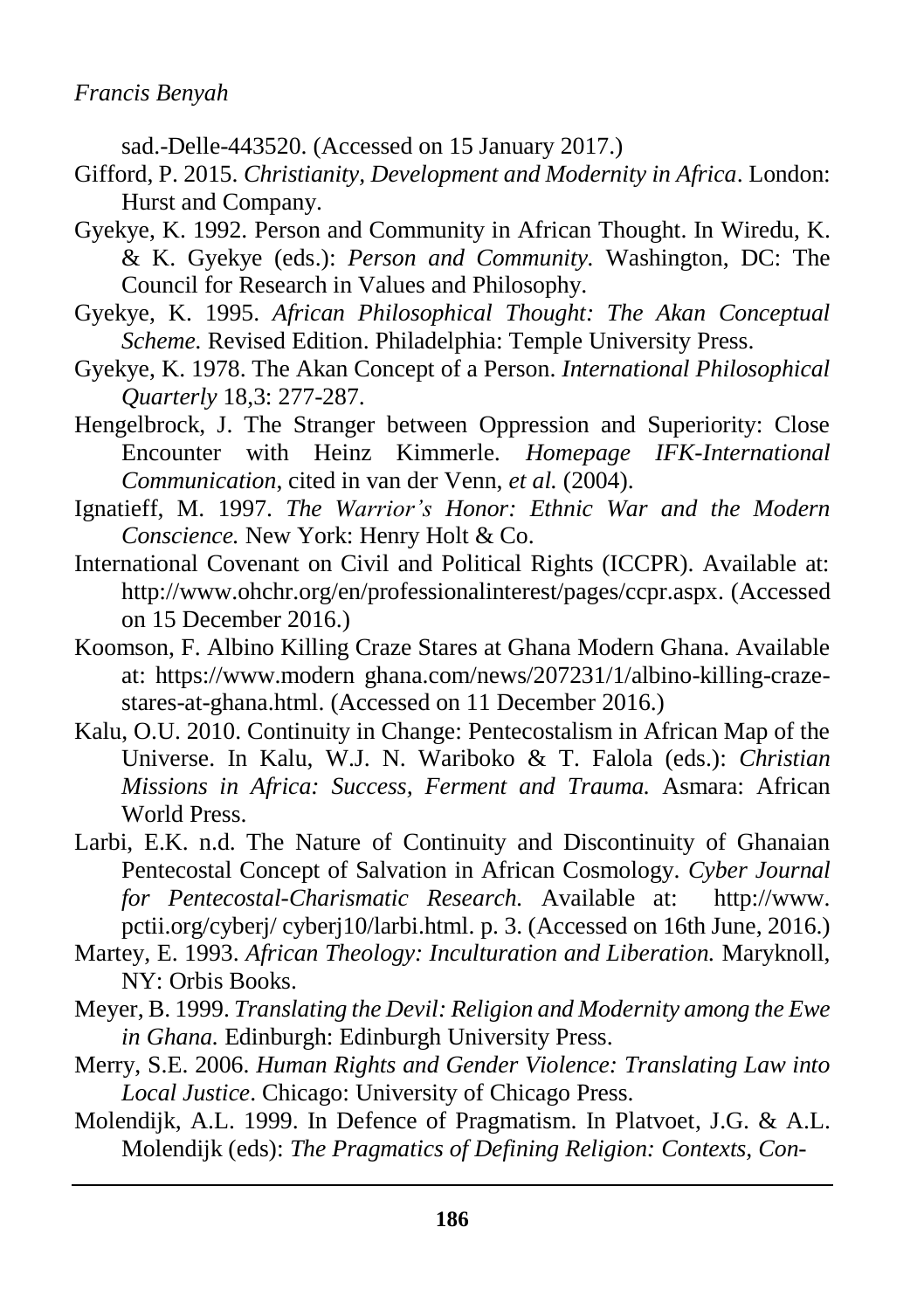*Discrimination and Physical Violence against Persons with Albinism*

*cepts and Contest*. Leiden/Boston: Brill.

- Murray, B.H. 2015. Albinism in Africa: A Medical and Social Emergency. *International Health* 7: 223-225.
- Onwubiko, O.A. 1992. *Theory and Practice of Inculturation: African Perspective.* Enugu: Snaap Press.
- Pobee, J.S. 1992. *Skenosis: The Christian Faith in an African Context*. Gweru: Mambo Press.
- Parekh, B. 1995. Liberalism and Colonialism: A Critique of Locke and Mill. In Pieterse, J.N. & B. Parekh (eds.). *Decolonization of Imagination: Knowledge and Power.* London: Zed Books.
- Parrinder, G. 1969. *West African Religion: A Study of the Beliefs and Practices of Akan, Ewe, Yoruba, Ibo, and Kindred Peoples*. London: Epworth Press.
- Preamble to the Universal Declaration of Human Rights (UDHR) 1948. Available at: [http://www.un.org/en/universal-declaration-human-rights/.](http://www.un.org/en/universal-declaration-human-rights/) (Accessed on 15 December 2016.)
- Sanneh, L. 1990. New and Old in Africa's Religious Heritage: Islam, Christianity and the African Encounter. In Walls, A.F. & W.R. Shenk (eds.): *Exploring New Religious Movements: Essays in Honor of Harold W. Turner*. Indiana: Mission Focus.
- Sanneh, L. 2003. *Whose Religion is Christianity? The Gospel beyond the West.* Grand Rapids & Cambridge: W.B. Eerdmans.
- Silva, D.J. 2003. Western Attitudes toward the Korean Language: An Overview of Late Nineteenth and Early Tweentieth-Century Mission Literature. *Korean Studies* 26,2: 270-286.
- Small, V.L. 1998. Sociological Studies of People of Color with Albinism. In Thuku, T. Myths, Discrimination, and the Call for Special Rights for Persons with Albinism in Sub-Saharan Africa. Available at: [www.underthesamesun.com/sites/default/files/MYTHS.Final\\_.pdf.](http://www.underthesamesun.com/sites/default/files/MYTHS.Final_.pdf) (Accessed on 12<sup>h</sup> January 2017.)
- ter Haar, G. 2000. *Rats, Cockroaches and People like Us: Views on Humanity and Human Rights*. The Hague: Institute of Social Studies.
- ter Haar, G. 2011. Religion and Human Rights: Searching for Common Ground. In ter Haar, G. (ed): *Religion and Development: Ways of Transforming the World*. London: Hurst and Company.
- *The Chronicle.* Available at: http://thechronicle.com.gh/albinos-banish-fromatebubu/. (Accessed on 30 April 2016.)
- The International Covenant on Economic, Social and Cultural Rights.